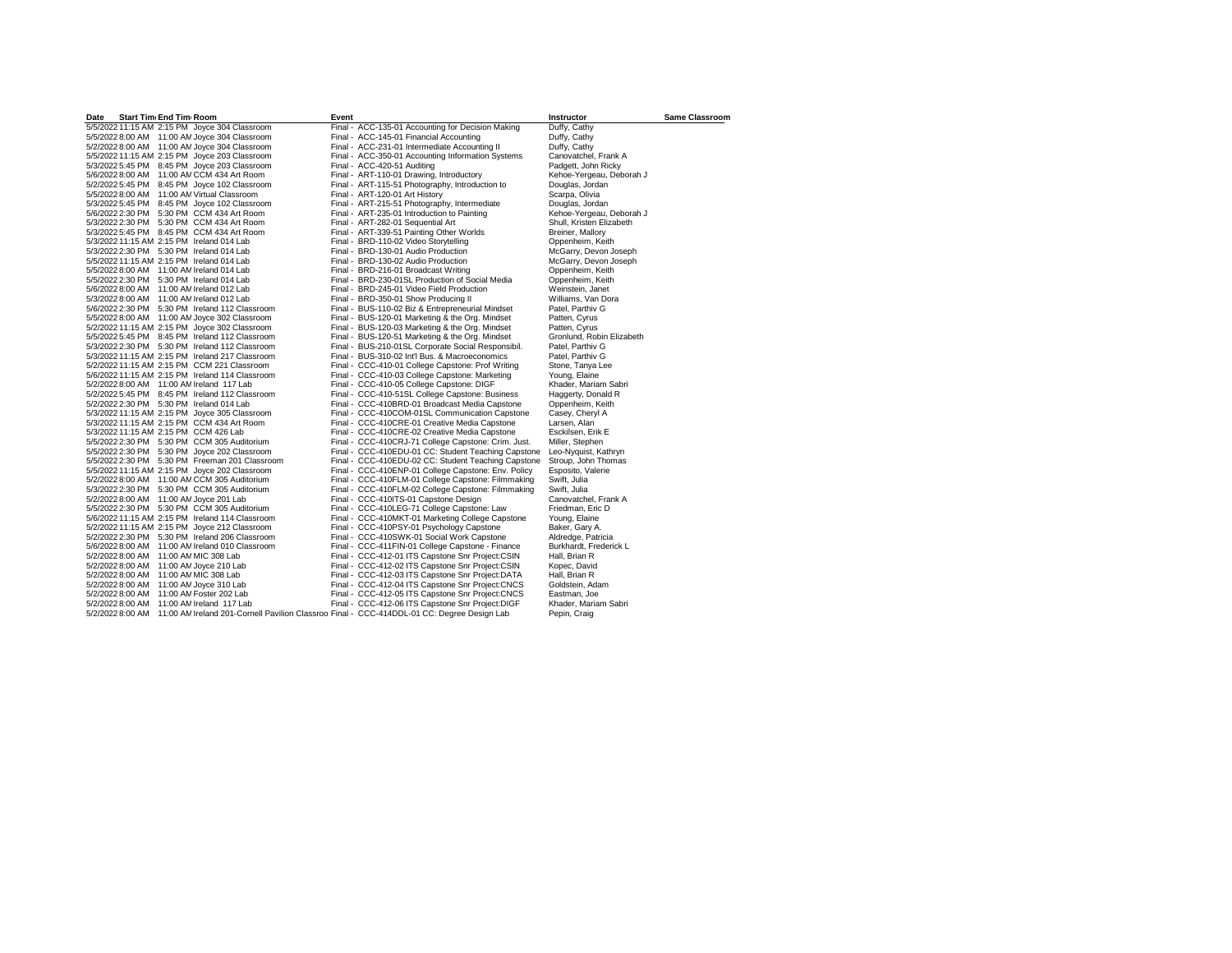5/2/2022 5:45 PM 8:45 PM Joyce 313 Classroom<br>5/3/2022 8:00 AM 11:00 AM CCM 424 Classroom 5/5/2022 5:45 PM 8:45 PM Ireland 217 Classroom

5/3/2022 11:15 AM 2:15 PM Joyce 313 Classroom Final - COM-100-01 Human Communication, Foundat. Alden, Deborah S<br>5/2/2022 11:15 AM 2:15 PM CCM 305 Auditorium Final - COM-110-01 Public Speaking Steagerda, Richard J 5/2/2022 11:15 AM 2:15 PM CCM 305 Auditorium Final - COM-110-01 Public Speaking Steggerda, Richard Steggerda, Richard J<br>5/6/2022 8:00 AM 11:00 AM Joyce 305 Classroom Final - COM-120-01 Media and Society Casey, Cheryl A 5/6/2022 8:00 AM 11:00 AM Joyce 305 Classroom Final - COM-120-01 Media and Society Casey, Cheryl Casey, Cheryl<br>5/5/2022 8:00 AM 11:00 AM CCM 424 Classroom Final - COM-210-01 Principles of Public Relations Kerr, Nancy 5/5/2022 8:00 AM 11:00 AM CCM 424 Classroom Final - COM-210-01 Principles of Public Relations Kerr, Nancy<br>5/6/2022 2:30 PM 5:30 PM CCM 444 Classroom Final - COM-230-01 Small Group Communication Ronis, Eric D. Final - COM-230-01 Small Group Communication Ronis, Eric D.<br>5.1201 - Final - COM-355-01 Prof. Communication Practices Shackett. Kerry 5/6/2022 8:00 AM 11:00 AMJoyce 202 Classroom Final - COM-355-01 Prof. Communication Practices Shackett, Kerry Final - COM-365-51 Legal Issues in Communication Silver, Barrie Hope<br>
Final - COM-410-51 Crisis Communication Silver, Barrie Hope L'Huillier-Fenton, Nicole Therese 5/3/2022 8:00 AM 11:00 AM CCM 424 Classroom Final - COM-475-01 Communication Field Practicum Kerr, Nancy<br>5/6/2022 8:00 AM 11:00 AM Joyce 301 Classroom Final - COR-103-01 Navigating Information Finomas, Kelly Jane Final - COR-103-01 Navigating Information Thomas, Kelly Jane<br>
Final - COR-103-02 Navigating Information Thomas, Kelly Jane 5/3/2022 8:00 AM 11:00 AMJoyce 301 Classroom Final - COR-103-02 Navigating Information Thomas, Kelly Jane 5/2/2022 11:15 AM 2:15 PM MIC 305/306 Classroom Final - COR-103-03 Navigating Information Thomas, Kelly Jane 5/5/2022 8:00 AM 11:00 AM MIC 305/306 Classroom Final - COR-103-04 Navigating Information Thomas, Kell<br>5/6/2022 2:30 PM 5:30 PM CCM 233 Classroom Final - COR-103-05 Navigating Information Rous, David 5/6/2022 2:30 PM 5:30 PM CCM 233 Classroom Final - COR-103-05 Navigating Information Rous, David 5/3/2022 2:30 PM 5:30 PM CCM 233 Classroom Final - COR-103-06 Navigating Information Rous, David 5/6/2022 11:15 AM 2:15 PM CCM 233 Classroom Final - COR-103-07 Navigating Information Beasley, Lionel<br>5/6/2022 8:00 AM 11:00 AM Foster 100 Classroom Final - COR-103-08 Navigating Information Robinson, Frank W 5/6/2022 8:00 AM 11:00 AMFoster 100 Classroom Final - COR-103-08 Navigating Information Robinson, Frank W 5/3/2022 8:00 AM 11:00 AM Foster 100 Classroom Final - COR-103-09 Navigating Information Robinson, Robinson, F<br>5/5/2022 11:15 AM 2:15 PM Wick 101 Classroom Final - COR-103-10 Navigating Information Kite. David Final - COR-103-10 Navigating Information Kite, David<br>
Final - COR-103-11 Navigating Information Kite, David 5/2/2022 11:15 AM 2:15 PM Wick 101 Classroom Final - COR-103-11 Navigating Information Kite, David 5/6/2022 11:15 AM 2:15 PM Joyce 301 Classroom Final - COR-103-12 Navigating Information Kaarla, Erik 5/3/2022 11:15 AM 2:15 PM Joyce 301 Classroom Final - COR-103-13 Navigating Information Kaarla, Erik<br>5/3/2022 11:15 AM 2:15 PM MIC 305/306 Classroom Final - COR-103-14 Navigating Information Haig, Jeffrey P 5/3/2022 11:15 AM 2:15 PM MIC 305/306 Classroom Final - COR-103-14 Navigating Information Haig, Jeffrey P 5/6/2022 8:00 AM 11:00 AMMIC 305/306 Classroom Final - COR-103-15 Navigating Information Haig, Jeffrey P 5/2/2022 2:30 PM 5:30 PM MIC 305/306 Classroom Final - COR-103-16 Navigating Information Casey, Cheryl A 5/5/2022 11:15 AM 2:15 PM MIC 305/306 Classroom Final - COR-103-17 Navigating Information Casey, Cheryl A 5/3/2022 2:30 PM 5:30 PM CCM 442 Classroom Final - COR-103-18 Navigating Information Capone, Alfonso 5/5/2022 2:30 PM 5:30 PM Ireland 112 Classroom Final - COR-103-19 Navigating Information Capone, Alfonso 5/2/2022 2:30 PM 5:30 PM Ireland 112 Classroom Final - COR-103-20 Navigating Information Capone, Alfonso 5/5/2022 8:00 AM 11:00 AMCCM 233 Classroom Final - COR-103-21 Navigating Information Bashaw, Charles E 5/2/2022 8:00 AM 11:00 AM CCM 233 Classroom Final - COR-103-22 Navigating Information Bashaw, Charles Bashaw, Charles Entry Corp. COR-103-51 Navigating Information Stratton. William Final COR-103-51 Navigating Information Stratton, William<br>
Final - COR-103-52 Navigating Information Stratton, William 5/3/2022 5:45 PM 8:45 PM CCM 233 Classroom Final - COR-103-52 Navigating Information Stratton, Willia<br>5/3/2022 11:15 AM 2:15 PM Joyce 102 Classroom Final - COR-104-01 FYI: Making Portraits Zale, Sanford 5/3/2022 11:15 AM 2:15 PM Joyce 102 Classroom Final - COR-104-01 FYI: Making Portraits Zale, Sanford 5/3/2022 8:00 AM 11:00 AM CCM 442 Classroom Final - COR-104-02 FYI: Making Portraits Zale, Sanford<br>5/6/2022 8:00 AM 11:00 AM Wick 100 Classroom Final - COR-104-03 FYI: Making the Family Meal Berger, Jennifer 5/6/2022 8:00 AM 11:00 AMWick 100 Classroom Final - COR-104-03 FYI: Making the Family Meal Berger, Jennifer Final - COR-104-04 FYI: Making Alt Reality Games Wright, Katheryn<br>
Final - COR-104-05 FYI: Doing Recess Spiezio-Davis, Megan L 5/6/2022 2:30 PM 5:30 PM Foster 100 Classroom Final - COR-104-05 FYI: Doing Recess Spiezio-Davis, Megan L<br>5/3/2022 2:30 PM 5:30 PM Foster 100 Classroom Final - COR-104-06 FYI: Doing Recess Spiezio-Davis, Megan L 5/3/2022 2:30 PM 5:30 PM Foster 100 Classroom Final - COR-104-06 FYI: Doing Recess Spiezio-Davis, N<br>5/5/2022 11:15 AM 2:15 PM Ireland 217 Classroom Final - COR-104-07 FYI: Doing Outdoor Education Shonstrom, Erik 5/5/2022 11:15 AM 2:15 PM Ireland 217 Classroom Final - COR-104-07 FYI:Doing Outdoor Education Shonstrom, Erik<br>5/5/2022 8:00 AM 11:00 AM Ireland 217 Classroom Final - COR-104-08 FYI: Doing Outdoor Education Shonstrom, Erik 5/5/2022 8:00 AM 11:00 AM Ireland 217 Classroom Final - COR-104-08 FYI: Doing Outdoor Education Shonstrom, Erik<br>5/2/2022 11:15 AM 2:15 PM Ireland 217 Classroom Final - COR-104-09 FYI: Doing Outdoor Education Shonstrom, Eri 5/2/2022 11:15 AM 2:15 PM Ireland 217 Classroom Final - COR-104-09 FYI: Doing Outdoor Education Shonstrom, Erik Final - COR-104-10 FYI: Doing Outdoor Education Shonstrom, Erik<br>
Final - COR-104-11SL FYI: Making Amends Novotny, Kristin 5/5/2022 11:15 AM 2:15 PM CCM 221 Classroom Final - COR-104-11SL FYI: Making Amends Novotny, Kristin 5/2/2022 2:30 PM 5:30 PM CCM 221 Classroom Final - COR-104-12SL FYI: Making Amends Movotny, Kristing Amends Novotny, Kristing Amends Novotny, Kristing Amends Novotny, Kristing Amends 5/6/2022 8:00 AM 11:00 AM Joyce 313 Cla 5/6/2022 8:00 AM 11:00 AMJoyce 313 Classroom Final - COR-104-13 FYI:Makng Garments/Do Justice Jeso, Isabella Final - COR-104-14 FYI:Makng Garments/Do Justice Jeso, Isabel<br>Final - COR-104-15 FYI:Making Time Capsules Howe, Amy 5/6/2022 11:15 AM 2:15 PM Foster 100 Classroom Final - COR-104-15 FYI:Making Time Capsules Howe, Amy 5/5/2022 11:15 AM 2:15 PM Joyce 305 Classroom Final - COR-104-16 FYI:Making Time Capsules Howe, Amy 5/2/2022 11:15 AM 2:15 PM Joyce 305 Classroom Final - COR-104-17 FYI:Making Time Capsules Howe, Amy 5/5/2022 8:00 AM 11:00 AMJoyce 313 Classroom Final - COR-104-18 FYI:Making A Better Community Esckilsen, Erik E Final - COR-104-19SL FYI: Making A Sense of Place Erickson, Christin<br>Final - COR-104-20 FYI: Making Conx in Travel Brooks, Christine 5/5/2022 2:30 PM 5:30 PM Ireland 217 Classroom Final - COR-104-20 FYI: Making Conx in Travel Brooks, Christine<br>5/3/2022 2:30 PM 5:30 PM Wick 100 Classroom Final - COR-104-21 FYI: Making the Family Meal Berger, Jennifer 5/3/2022 2:30 PM 5:30 PM Wick 100 Classroom Final - COR-104-21 FYI: Making the Family Meal Berger, Jennifer Final - COR-104-22 FYI: Making The Family Meal Berger, Jennifer<br>
Final - COR-104-23 FYI: Urban Sonic Placemaking Banfill, Jonathan Young 5/6/2022 2:30 PM 5:30 PM Joyce 301 Classroom Final - COR-104-23 FYI: Urban Sonic Placemaking Banfill, Jonathan Young 5/3/2022 2:30 PM 5:30 PM Joyce 301 Classroom Final - COR-104-24 FYI: Urban Sonic Placemaking Banfill, Jonathan Young<br>5/5/2022 5:45 PM 8:45 PM Ireland 217 Classroom Final - COR-104-51 FYI: Making Conx in Travel Brooks, Chri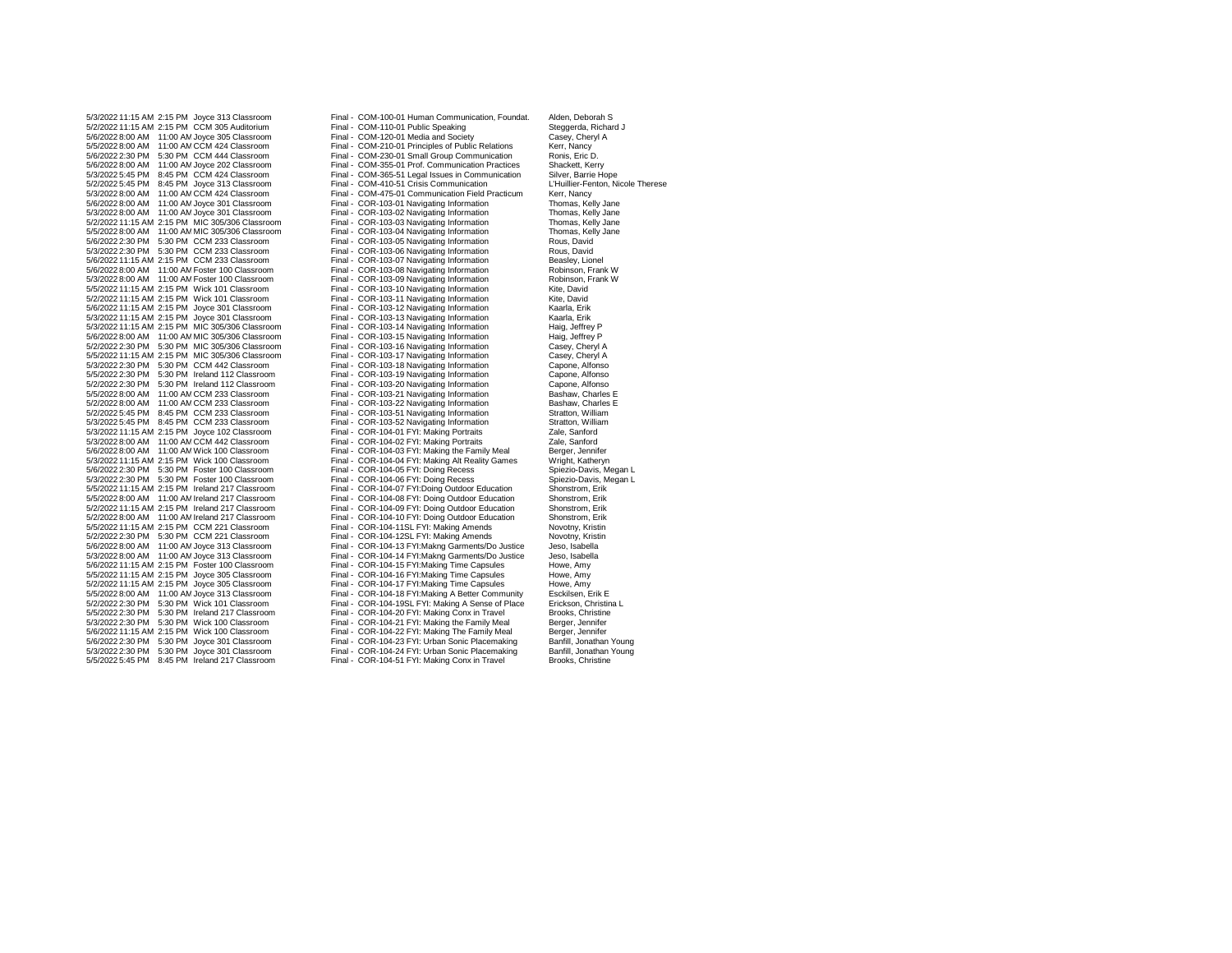5/3/2022 11:15 AM 2:15 PM Ireland 114 Classroom Final - COR-330-10 Buddhism in Tibet Kite, David Tibet Kite, D<br>5/6/2022 8:00 AM 11:00 AM Ireland 114 Classroom Final - COR-330-11 Buddhism in Tibet 5/2/2022 8:00 AM 11:00 AM Joyce 311 Classroom Final - COR-330-16 Gender in Japan Cantelli, Verweise 31 Classroom Final - COR-330-17 EU: A House Divided 5/2/2022 8:00 AM 11:00 AM Foster 100 Classroom Final - COR-330-18 EU: A House Divided Buckley, Ciaran Buckley, Ciaran Buckley, Ciaran Buckley, Ciaran Buckley, Ciaran Buckley, Ciaran Buckley, Ciaran Buckley, Ciaran Buckley, 5/5/2022 2:30 PM 5:30 PM Foster 100 Classroom

5/5/2022 2:30 PM 5:30 PM Joyce 302 Classroom Final - COR-203-01SIS Making Meaning Thru Culture Yacubian, Faith<br>5/2/2022 2:30 PM 5:30 PM Joyce 311 Classroom Final - COR-203-02SIS Making Meaning Thru Culture Cantelli, Verusk Final - COR-203-02SIS Making Meaning Thru Culture Cantelli, Veruska<br>
Final - COR-203-03 Making Meaning Thru Culture Wehmeyer, Stephen C 5/3/2022 2:30 PM 5:30 PM Ireland 217 Classroom Final - COR-203-03 Making Meaning Thru Culture Wehmeyer, Stephen C 5/3/2022 11:15 AM 2:15 PM Joyce 311 Classroom Final - COR-203-04 Making Meaning Thru Culture Wehmeyer, Stephen C 5/6/2022 8:00 AM 11:00 AM Joyce 311 Classroom Final - COR-203-05SIS Making Meaning Thru Culture Wehmeyer, Stephen Culture Correct Correct Correct Correct Correct Correct Correct Correct Correct Correct Correct Correct Corr Final - COR-203-06 Making Meaning Thru Culture Rizzo, Flavio<br>5.15 Final - COR-203-07 Making Meaning Thru Culture Rizzo, Flavio 5/2/2022 8:00 AM 11:00 AMIreland 114 Classroom Final - COR-203-07 Making Meaning Thru Culture Rizzo, Flavio 5/6/2022 11:15 AM 2:15 PM CCM 444 Classroom Final - COR-203-08 Making Meaning Thru Culture Nemazee, Rowshan 5/5/2022 11:15 AM 2:15 PM Joyce 301 Classroom Final - COR-203-09 Making Meaning Thru Culture Nemazee, Rowshan Final - COR-203-10 Making Meaning Thru Culture Nemazee, Row<br>Final - COR-203-11 Making Meaning Thru Culture Mayer, Robert 5/5/2022 8:00 AM 11:00 AMJoyce 305 Classroom Final - COR-203-11 Making Meaning Thru Culture Mayer, Robert 5/2/2022 8:00 AM 11:00 AMJoyce 305 Classroom Final - COR-203-12 Making Meaning Thru Culture Mayer, Robert Final - COR-203-13 Making Meaning Thru Culture Cantelli, Veruska<br>
Final - COR-203-15 Making Meaning Thru Culture Beasley, Lionel 5/5/2022 2:30 PM 5:30 PM Ireland 114 Classroom Final - COR-203-15 Making Meaning Thru Culture Beasley, Lionel 5/2/2022 2:30 PM 5:30 PM Ireland 114 Classroom Final - COR-203-16 Making Meaning Thru Culture Beasley, Lionel 5/6/2022 8:00 AM 11:00 AMIreland 217 Classroom Final - COR-203-17 Making Meaning Thru Culture Bashaw, Charles E Final - COR-203-18 Making Meaning Thru Culture Bashaw, Charles Final - COR-204-01 Theory: Capitalism Zale, Sanford 5/2/2022 11:15 AM 2:15 PM Joyce 102 Classroom Final - COR-204-01 Theory: Capitalism Zale, Sanford 5/2/2022 8:00 AM 11:00 AM CCM 442 Classroom Final - COR-204-02 Theory: Capitalism Zale, Sanford Zale, Sanford<br>5/5/2022 8:00 AM 11:00 AM CCM 444 Classroom Final - COR-204-03 Theory: Posthumanism & Movies Wright, Katheryn 5/5/2022 8:00 AM 11:00 AM CCM 444 Classroom Final - COR-204-03 Theory: Posthumanism & Movies Wright, Katheryn<br>5/6/2022 8:00 AM 11:00 AM Ireland 112 Classroom Final - COR-204-04 Theory: Ibn Kaldhun & History Scudder, Gary 5/6/2022 8:00 AM 11:00 AMIreland 112 Classroom Final - COR-204-04 Theory: Ibn Kaldhun & History Scudder, Gary 5/5/2022 8:00 AM 11:00 AMJoyce 301 Classroom Final - COR-204-05 Theory: Ibn Kaldhun & History Scudder, Gary 5/2/2022 8:00 AM 11:00 AMJoyce 301 Classroom Final - COR-204-06 Theory: Ibn Kaldhun & History Scudder, Gary 5/5/2022 2:30 PM 5:30 PM CCM 424 Classroom Final - COR-204-07 Theory: Memory & Nat'l Crisis Leo-Nyquist, David<br>5/6/2022 11:15 AM 2:15 PM Joyce 304 Classroom Final - COR-204-08SIS Theory: VT Food & VT Identity Lange, Michae 5/6/2022 11:15 AM 2:15 PM Joyce 304 Classroom Final - COR-204-08SIS Theory: VT Food & VT Identity Lange, Michael Final - COR-204-09 Theory: VT Food & VT Identity Lange, Michael<br>Final - COR-204-10 Theory: Rhetoric of Recipes Horne, Miriam E. 5/3/2022 2:30 PM 5:30 PM CCM 424 Classroom Final - COR-204-10 Theory: Rhetoric of Recipes Horne, Miriam E.<br>5/6/2022 11:15 AM 2:15 PM CCM 424 Classroom Final - COR-204-11 Theory: Rhetoric of Recipes Horne, Miriam E. 5/6/2022 11:15 AM 2:15 PM CCM 424 Classroom Final - COR-204-11 Theory: Rhetoric of Recipes Horne, Miriam I<br>5/5/2022 2:30 PM 5:30 PM Joyce 311 Classroom Final - COR-204-12 Theory: Gender in Asia Deng, Weiling 5/5/2022 2:30 PM 5:30 PM Joyce 311 Classroom Final - COR-204-12 Theory: Gender in Asia Deng, Weiling<br>5/5/2022 2:30 PM 5:30 PM CCM 444 Classroom Final - COR-204-14 Theory: Borders/Commons Banfill, Jonathan Young 5/5/2022 2:30 PM 5:30 PM CCM 444 Classroom Final - COR-204-14 Theory: Borders/Commons Banfill, Jonathan Young 5/2/2022 2:30 PM 5:30 PM CCM 444 Classroom Final - COR-204-15 Theory: Borders/Commons Banfill, Jonathan Young<br>5/2/2022 2:30 PM 5:30 PM Foster 100 Classroom Final - COR-204-16 Theory: Nazis&Racial Ideology Allen-Pennebaker, 5/2/2022 2:30 PM 5:30 PM Foster 100 Classroom Final - COR-204-16 Theory: Nazis&Racial Ideology Allen-Pennebaker, Elizabeth Final - COR-204-17 Theory: Nazis&Racial Ideology Allen-Pennebaker, Elizabeth<br>Final - COR-204-18 Theory: Nazis&Racial Ideology Allen-Pennebaker, Elizabeth 5/2/2022 11:15 AM 2:15 PM Foster 100 Classroom Final - COR-204-18 Theory: Nazis&Racial Ideology Allen-Pennebake<br>15/3/2022 8:00 AM 11:00 AM Ireland 206 Classroom Final - COR-285-01 Integrative Thinking Seminar Kelly, Michae 5/3/2022 8:00 AM 11:00 AM Ireland 206 Classroom Final - COR-285-01 Integrative Thinking Seminar Kelly, Michael W<br>5/6/2022 8:00 AM 11:00 AM Ireland 206 Classroom Final - COR-286-01 Integrative Portfolio Kelly, Michael W 5/6/2022 8:00 AM 11:00 AM Ireland 206 Classroom Final - COR-286-01 Integrative Portfolio Kelly, Michael V<br>5/3/2022 2:30 PM 5:30 PM Jovce 304 Classroom Final - COR-286-02 Integrative Portfolio Lange. Michael 5/3/2022 2:30 PM 5:30 PM Joyce 304 Classroom Final - COR-286-02 Integrative Portfolio Lange, Michael 5/6/2022 2:30 PM 5:30 PM Joyce 304 Classroom Final - COR-286-03 Integrative Portfolio Lange, Michael 5/3/2022 5:45 PM 8:45 PM CCM 442 Classroom Final - COR-310-01 The Global Condition Fatnassi, Aziz 5/3/2022 2:30 PM 5:30 PM Joyce 305 Classroom Final - COR-310-02 The Global Condition Cross, James P. 5/6/2022 11:15 AM 2:15 PM Joyce 305 Classroom Final - COR-310-03 The Global Condition Cross, James P. Final - COR-310-04 The Global Condition Cross, James P.<br>
Final - COR-310-05 The Global Condition Burgess, Ariel K McKnight 5/2/2022 5:45 PM 8:45 PM Joyce 205 Classroom Final - COR-310-05 The Global Condition Burgess, Ariel K McKnight<br>5/3/2022 11:15 AM 2:15 PM CCM 442 Classroom Final - COR-320-01 Human Rights & Responsibility Winterfalcon. Naom Final - COR-320-01 Human Rights & Responsibility Winterfalcon, Naomin<br>Final - COR-320-02 Human Rights & Responsibility Winterfalcon, Naomin 5/6/2022 8:00 AM 11:00 AMCCM 442 Classroom Final - COR-320-02 Human Rights & Responsibility Winterfalcon, Naomi 5/3/2022 2:30 PM 5:30 PM CCM 444 Classroom Final - COR-320-03 Human Rights & Responsibility Nemazee, Rowsh<br>5/6/2022 11:15 AM 2:15 PM CCM 442 Classroom Final - COR-320-04 Human Rights & Responsibility Capone, Alfonso 5/6/2022 11:15 AM 2:15 PM CCM 442 Classroom Final - COR-320-04 Human Rights & Responsibility Capone, Alfonso Final - COR-320-05 Human Rights & Responsibility Cafferty, Edward 11, COR-330-01 "Life" in the Amazon Wolf. Kristin 5/3/2022 11:15 AM 2:15 PM CCM 444 Classroom Final - COR-330-01 "Life" in the Amazon Wolf, Kristin 5/6/2022 8:00 AM 11:00 AMCCM 444 Classroom Final - COR-330-02 "Life" in the Amazon Wolf, Kristin 5/3/2022 8:00 AM 11:00 AMCCM 444 Classroom Final - COR-330-03 "Life" in the Amazon Wolf, Kristin 5/6/2022 2:30 PM 5:30 PM Ireland 217 Classroom Final - COR-330-04 Shaking the Spirit Wehmeyer, Stephen COR-330-05 Scudder, Gary<br>5/3/2022 8:00 AM 11:00 AM Ireland 112 Classroom Final - COR-330-05 Islam in America 5/3/2022 8:00 AM 11:00 AM Ireland 112 Classroom Final - COR-330-05 Islam in America Scudder, Gary<br>5/5/2022 11:15 AM 2:15 PM Ireland 114 Classroom Final - COR-330-06 Japan: A Cinematic Journey Rizzo, Flavio 5/5/2022 11:15 AM 2:15 PM Ireland 114 Classroom Final - COR-330-06 Japan: A Cinematic Journey Rizzo, Flavio 5/5/2022 8:00 AM 11:00 AMIreland 114 Classroom Final - COR-330-07 Japan: A Cinematic Journey Rizzo, Flavio Final - COR-330-08 China: Gods-Ghosts-Ancestors Noonan, Kerry<br>5/330-09 China: Gods-Ghosts-Ancestors Noonan, Kerry 5/5/2022 11:15 AM 2:15 PM CCM 444 Classroom Final - COR-330-09 China: Gods-Ghosts-Ancestors Noonan, Kerry 15/3/<br>5/3/2022 11:15 AM 2:15 PM Ireland 114 Classroom Final - COR-330-10 Buddhism in Tibet Kite, David 5/6/2022 8:00 AM 11:00 AM Ireland 114 Classroom Final - COR-330-11 Buddhism in Tibet Kite, David<br>5/2/2022 11:15 AM 2:15 PM CCM 444 Classroom Final - COR-330-12 Arab Spring Fatnassi, Aziz 5/2/2022 11:15 AM 2:15 PM CCM 444 Classroom Final - COR-330-12 Arab Spring Fatnassi, Aziz 5/2/2022 2:30 PM 5:30 PM Ireland 217 Classroom Final - COR-330-13 Arab Spring Fatnassi, Aziz 5/2/2022 2:30 PM 5:30 PM CCM 424 Classroom Final - COR-330-14 China 20/20<br>5/2/2022 11:15 AM 2:15 PM Joyce 311 Classroom Final - COR-330-15 Gender in Japan Cantelli, Veruska 5/2/2022 11:15 AM 2:15 PM Joyce 311 Classroom Final - COR-330-15 Gender in Japan Cantelli, Veruska 5/5/2022 8:00 AM 11:00 AMFoster 100 Classroom Final - COR-330-17 EU: A House Divided Buckley, Ciaran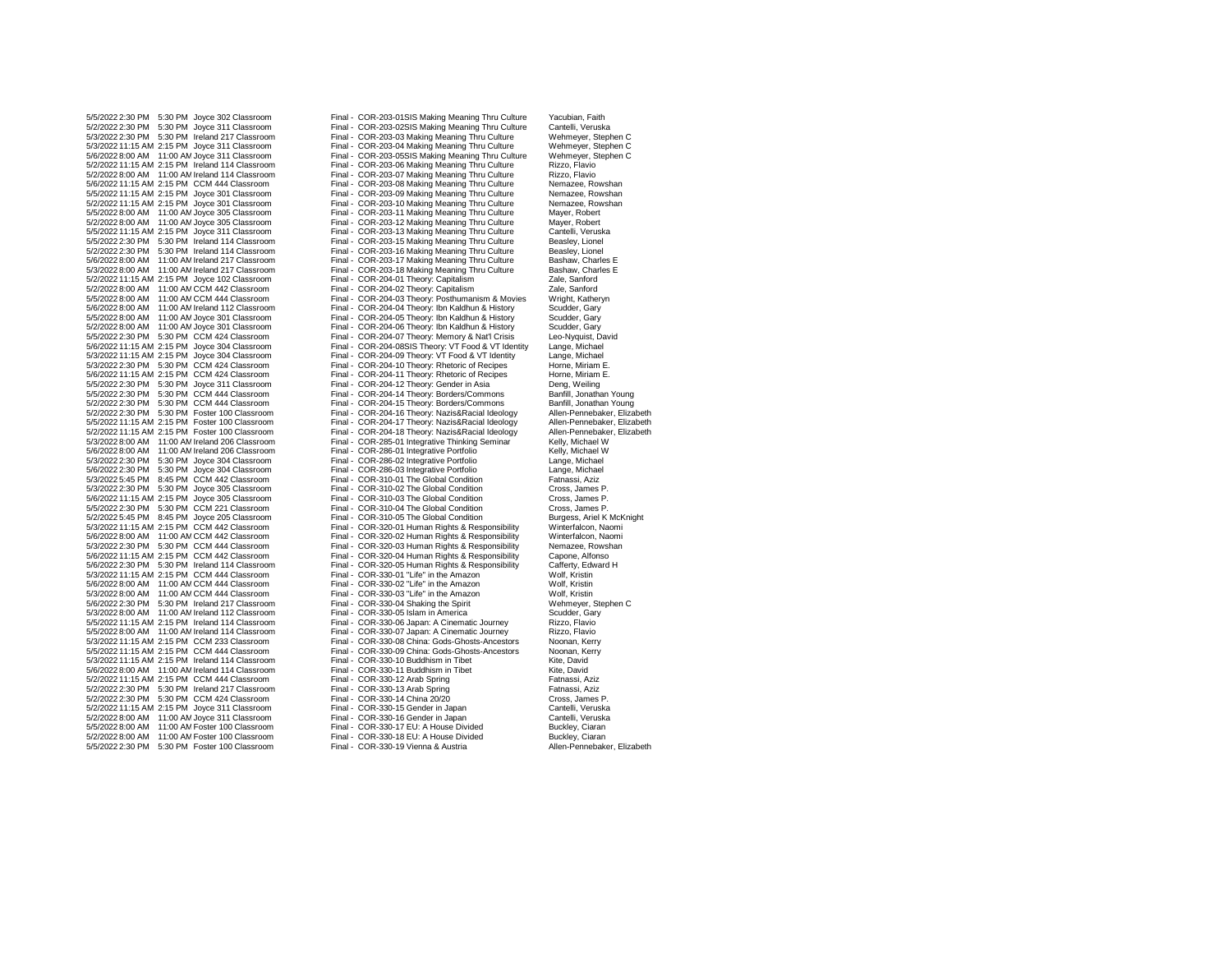5/3/2022 2:30 PM 5:30 PM Joyce 313 Classroom Final - CRE-100-01 Making Art Glover, Gordon Richard **No** 5/5/2022 8:00 AM 11:00 AM CCM 442 Classroom Final - CRE-100-02 Making Art Glover, Gordon Glover, Gordon Final - CRE-100-02 Making Art Glover, Gordon Glover, Gordon Final - CRE-100-02 Making Art Glover, Gordon Glover, Gordo 5/3/2022 5:45 PM 8:45 PM Ireland 012 Lab Final - CRE-110-51 Critical History of Play Steinhoff, Dana<br>5/3/2022 11:15 AM 2:15 PM CCM 424 Classroom Final - CRE-180-01 Making Culture Gallo, Peter 5/3/2022 11:15 AM 2:15 PM CCM 424 Classroom Final - CRE-180-01 Making Culture Gallo, Peter Gallo, Peter<br>5/6/2022 8:00 AM 11:00 AM CCM 424 Classroom Final - CRE-240-01 Creative Media Prof Pract I Glover, Gordon Richard 5/6/2022 8:00 AM 11:00 AM CCM 424 Classroom Final - CRE-240-01 Creative Media Prof Pract I Glover, Gordon Bract I Glover, Gordon Richard Bract I Glover, Gordon Richard Richard Richard Richard Fract I Glover, Gordon Richard 5/2/2022 11:15 AM 2:15 PM CCM 442 Classroom Final - CRE-250-01 Creative Media Projects I Larsen, Alan 5/3/2022 11:15 AM 2:15 PM Joyce 202 Classroom Final - CRE-350-01 Creative Media Portfolio 2 Howell, Kenneth \<br>5/5/2022 11:15 AM 2:15 PM Wick 100 Classroom Final - CRJ-120-01 Criminal Law Friedman. Eric D 5/5/2022 11:15 AM 2:15 PM Wick 100 Classroom Final - CRJ-120-01 Criminal Law Friedman, Eric D 5/6/2022 8:00 AM 11:00 AMJoyce 302 Classroom Final - CRJ-121-01 Criminal Procedure Miller, Stephen 5/6/2022 8:00 AM 11:00 AM Joyce 304 Classroom Final - CRJ-121-02 Criminal Procedure Perriello, Anthony Perriello, Anthony Final - CRJ-121-02 Criminal Procedure Perriello, Anthony Miller, Stephen 5/2/2022 5:45 PM 8:45 PM Ireland 217 Classroom Final - CRJ-225-51 Digital Evidence: Law of Donovan, Thomas J. 5/3/2022 5:45 PM 8:45 PM Joyce 302 Classroom<br>5/5/2022 11:15 AM 2:15 PM Jovce 201 Lab 5/5/2022 11:15 AM 2:15 PM Joyce 201 Lab Final - CSI-140-01 Introduction to Programming Pettitt, Sarah Fettitt<br>5/2/2022 2:30 PM 5:30 PM Joyce 201 Lab Final - CSI-140-02 Introduction to Programming Pettitt. Sarah 5/2/2022 2:30 PM 5:30 PM Joyce 201 Lab Final - CSI-140-02 Introduction to Programming Pettitt, Sarah 5/6/2022 11:15 AM 2:15 PM Joyce 211 Lab Final - CSI-140-03 Introduction to Programming Lawson, Dean Research Final - CSI-140-04 Introduction to Programming Hall, Brian R 5/2/2022 11:15 AM 2:15 PM Joyce 211 Lab Final - CSI-160-01 Python Programming Blumberg, Joshua Ware<br>5/3/2022 11:15 AM 2:15 PM Joyce 201 Lab Final - CSI-160-02 Python Programming Petitit, Sarah 5/3/2022 11:15 AM 2:15 PM Joyce 201 Lab Final - CSI-160-02 Python Programming Pettitt, Sarah Pettitt, Sarah Pettitt, Sarah Pettitt, Sarah Pettitt, Sarah Pettitt, Sarah Pettitt, Sarah Pettitt, Sarah Pettitt, Sarah Pettitt, 5/5/2022 8:00 AM 11:00 AM MIC 308 Lab Final - CSI-180-01 Innov I: Technology Sandbox Sitterly, Brent William<br>5/6/2022 11:15 AM 2:15 PM MIC 308 Lab Final - CSI-180-02 Innov I: Technology Sandbox Sitterly, Brent William 5/6/2022 11:15 AM 2:15 PM MIC 308 Lab Final - CSI-180-02 Innov I: Technology Sandbox Sitterly, Brent William<br>5/6/2022 8:00 AM 11:00 AM MIC 308 Lab Final - CSI-240-01 Advanced Programming Gungor, Murat Kahraman 5/6/2022 8:00 AM 11:00 AMMIC 308 Lab Final - CSI-240-01 Advanced Programming Gungor, Murat Kahraman 5/3/2022 11:15 AM 2:15 PM MIC 308 Lab Final - CSI-240-02 Advanced Programming Gungor, Murat Kahraman Gungor, Murat Kahraman Gungor, Murat Kahraman Gungor, Murat Kahraman Final - CSI-240-03 Advanced Programming DeGuise, Chr 5/6/2022 8:00 AM 11:00 AM Joyce 201 Lab Final - CSI-260-01 Advanced Python Form 11:00 AM Joyce 201 Lab Final - CSI-275-01 Network Programming 5/6/2022 2:30 PM 5:30 PM Joyce 201 Lab **Final - CSI-275-01 Network Programming** Reeves, Jason Reeves, Jason Reeves, Jason Reeves, Jason Reeves, Jason Reeves, Jason Reeves, Jason Reeves, Jason Reeves, Jason Reeves, Jason Re 5/2/2022 5:45 PM 8:45 PM Joyce 201 Lab Final - CSI-280-51 Innov II:Open Source Soft Dev Bendel, Christopher Ch<br>5/2/2022 11:15 AM 2:15 PM Joyce 201 Lab Final - CSI-281-01 Data Structures & Algorithms Chen, Wei Kian 5/2/2022 11:15 AM 2:15 PM Joyce 201 Lab Final - CSI-281-01 Data Structures & Algorithms Chen, Wei Kian 5/4/2022 5:45 PM 8:45 PM Joyce 211 Lab Final - CSI-301-51 Sp. Topics: React Final - Final - CSI-300-51 Sp. Topics: React FID<br>5/6/2022 11:15 AM 2:15 PM Joyce 201 Lab Final - CSI-330-01 Software Dev. Methodologies Hall, Bria 5/5/2022 11:15 AM 2:15 PM MIC 308 Lab Final - CSI-351-01 Software Testing Cungor, Murat Cungor, Murat CSI-360-01 Innov III: Emerging Lang Cungor, Murat Kabec. David 5/2/2022 5:45 PM 8:45 PM Joyce 203 Classroom Final - CSI-400-51 Human-Computer Interaction Kopec, David 5/2/2022 2:30 PM 5:30 PM MIC 308 Lab Final - CSI-420-01 Software Re-Engineering Gungor, Murat Kahram<br>5/2/2022 11:15 AM 2:15 PM Joyce 210 Lab Final - DAT-210-01 Introduction to Data Analytics Sitterly, Brent William 5/6/2022 8:00 AM 11:00 AM Joyce 210 Lab Final - DAT-410-01 Machine Learning S/3/2022 8:00 AM 11:00 AM Ireland 206 Classroom Final - DDL-110-01 Intro to Inquiry 5/3/2022 8:00 AM 11:00 AMIreland 206 Classroom Final - DDL-110-01 Intro to Inquiry Kelly, Michael W 5/3/2022 5:45 PM 8:45 PM Ireland 206 Classroom Final - DDL-190-01 Project Design I Brandenburg, Cynthia A<br>5/5/2022 11:15 AM 2:15 PM Ireland 201-Cornell Pavilion Classroo Final - DDL-250-01 Competencies Review Pepin. Craig 5/5/2022 11:15 AM 2:15 PM Ireland 201-Cornell Pavilion Classroo Final - DDL-250-01 Competencies Review Pepin, Craig<br>5/3/2022 5:45 PM 8:45 PM Ireland 206 Classroom Final - DDL-290-01SIS Project Design II Brandenburg, Cynthi 5/3/2022 5:45 PM 8:45 PM Ireland 206 Classroom Final - DDL-290-01SIS Project Design II Brandenburg, Cynthia Am<br>5/3/2022 11:15 AM 2:15 PM Ireland 112 Classroom Final - ECN-255-02 Managerial Economics Vincent, Jennifer 5/3/2022 11:15 AM 2:15 PM Ireland 112 Classroom Final - ECN-255-02 Managerial Economics Vincent, Jennifer 5/3/2022 2:30 PM 5:30 PM Freeman 201 Classroom Final - EDU-112-01 Integrating Technology Stroup, John T<br>5/4/2022 5:45 PM 8:45 PM Freeman 201 Classroom Final - EDU-135-51 Teaching Diverse Learners Nugent. Laura 5/4/2022 5:45 PM 8:45 PM Freeman 201 Classroom Final - EDU-135-51 Teaching Diverse Learners Nugent, Laura 5/2/2022 2:30 PM 5:30 PM Freeman 201 Classroom Final - EDU-255-01 Primary Curriculum Chitgopker, Jennifer L. 5/2/2022 8:00 AM 11:00 AM CCM 222 Lab Final - EGD-102-01 Game History Ferguson, Jonathan Discreen Communisty C<br>1991/2022 8:00 AM 11:00 AM CCM 222 Lab Final - EGD-102-02 Game History Final Mayer, Robert 5/3/2022 8:00 AM 11:00 AMCCM 222 Lab Final - EGD-102-02 Game History Mayer, Robert 5/5/2022 8:00 AM 11:00 AMCCM 222 Lab Final - EGD-102-03 Game History Bemis, Greg P. 5/6/2022 8:00 AM 11:00 AM CCM 222 Lab Final - EGD-102-04 Game History Final COM Mayer, Robert Mayer, Robert Mayer, Robert Final - EGD-102-05 Game History Final - Formula D 5/5/2022 11:15 AM 2:15 PM CCM 222 Lab Final - EGD-102-05 Game History Ferguson, Jonathan Discreence Communication CCM 222 Lab Final - EGD-102-06 Game History Ferguson, Jonathan Discreence Communication CCM 222 Lab Final - 5/3/2022 11:15 AM 2:15 PM CCM 222 Lab Final - EGD-102-06 Game History Bemis, Greg P.<br>5/3/2022 5:45 PM B:45 PM CCM 222 Lab Final - EGD-102-51 Game History Webster-Pact, Paul Erik 5/3/2022 5:45 PM 8:45 PM CCM 222 Lab

Final - CRJ-150-01 American Correctional System, Miller, Stephen<br>
Final - CRJ-225-51 Digital Evidence: Law of Donovan, Thomas J. Final - CSI-140-04 Introduction to Programming Hall, Brian R<br>
Final - CSI-160-01 Python Programming Blumberg, Joshua W Final - CSI-240-03 Advanced Programming DeGuise, Christopher 2:30 PeGuise, Christopher Lab Final - CSI-260-01 Advanced Programming DeGuise, Christopher Lab Final - CSI-260-01 Advanced Python Final - CSI-300-01 Database Management Systems Canovational - CSI-301-51 Sp. Topics: React Canovational, Frank Americanovational Final - CSI-330-01 Software Dev. Methodologies Hall, Brian R<br>12:15 Final - CSI-351-01 Software Testing Final - Gungor, Murat Kahraman 5/5/2022 2:30 PM 5:30 PM Joyce 210 Lab Final - CSI-380-01 Innov III: Emerging Lang. Kopec, David Final - DAT-210-01 Introduction to Data Analytics Sitterly, Brent William Final - DAT-410-01 Machine Learning Sitterly, Brent William Final - ECN-350-1 Financial & Economic Modeling Burkhardt, Frederick L<br>
Final - EDU-112-01 Integrating Technology Stroup, John Thomas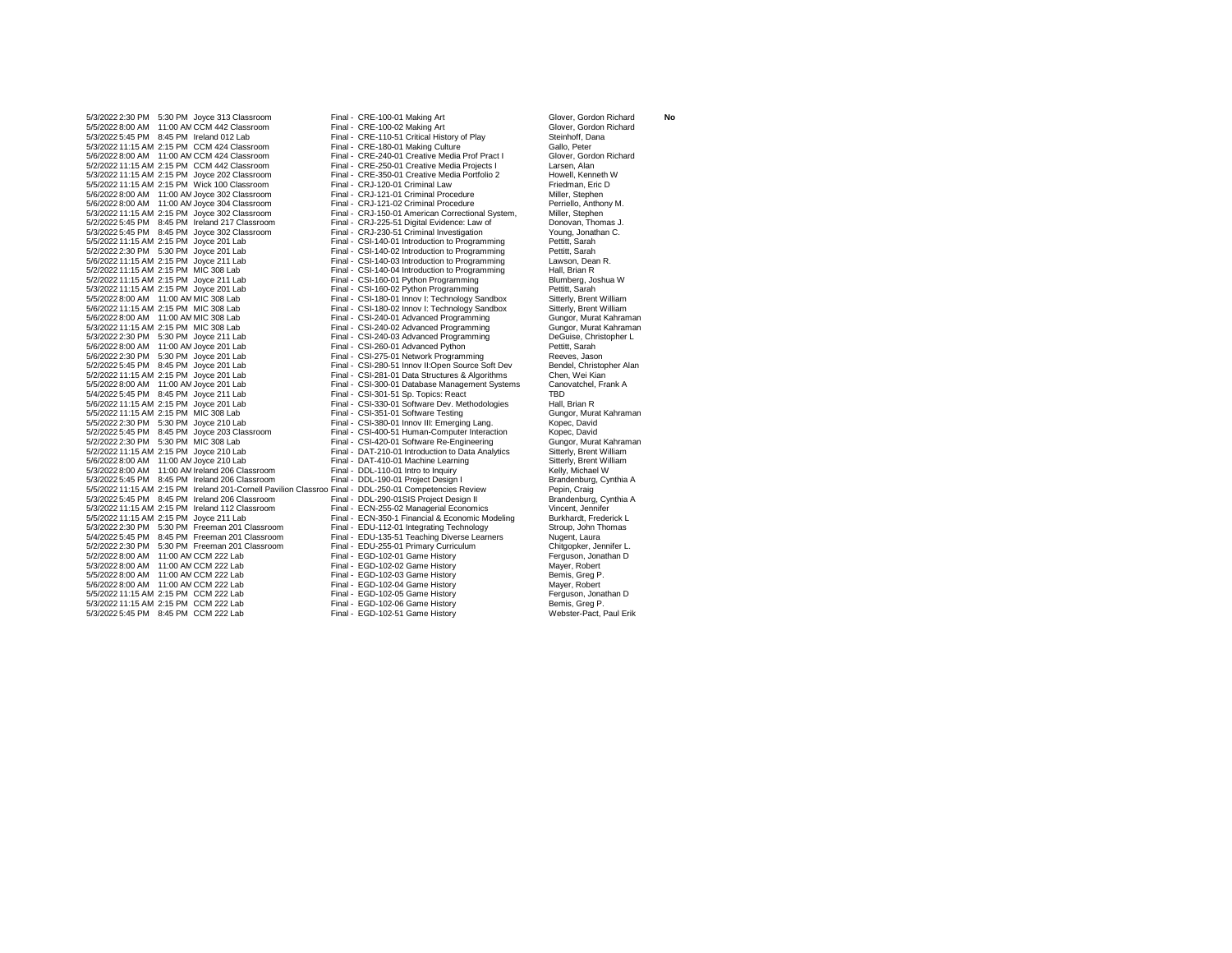5/5/2022 8:00 AM 11:00 AMCCM 224 Lab Final - EGD-220-01GD Game Studio I Arcovitch, Rebekah Gamin 5/5/2022 8:00 AM 11:00 AMCCM 224 Lab Final - EGD-220-01GPM Game Studio I Arcovitch, Rebekah Gamin 5/5/2022 8:00 AM 11:00 AM CCM 224 Lab Final - EGD-220-01PR Game Studio I Arcovitch, Rebekah Game Studio I Arcovitch, Rebekah Gamini - EGD-220-02AA Game Studio I Arcovitch, Rebekah Gamini - EGD-220-02AA Game Studio I Wehr. 5/6/2022 8:00 AM 11:00 AMCCM 224 Lab Final - EGD-220-02AA Game Studio I Wehr, Peter Holben 5/6/2022 8:00 AM 11:00 AM CCM 224 Lab Final - EGD-220-02GD Game Studio I Wehr, Peter Holben<br>5/6/2022 8:00 AM 11:00 AM CCM 224 Lab Final - EGD-220-02GPM Game Studio I Wehr, Peter Holben 5/6/2022 8:00 AM 11:00 AMCCM 224 Lab Final - EGD-220-02GPM Game Studio I Wehr, Peter Holben 5/6/2022 8:00 AM 11:00 AM CCM 224 Lab Final - EGD-220-02GSD Game Studio I Wehr, Peter Holben و 5/6/2022 8:00 AM 11:00 AM CCM 224 Lab Final - EGD-220-02PR Game Studio I 5/6/2022 8:00 AM 11:00 AM CCM 224 Lab Final - EGD-220-02PR Game Studio I Wehr, Peter Holben CV Holben For Labo<br>19/2022 8:00 AM 11:00 AM CCM 224 Lab Final - EGD-220-03AA Game Studio I Margolin, Steven J 5/2/2022 8:00 AM 11:00 AMCCM 224 Lab Final - EGD-220-03GD Game Studio I Margolin, Steven J 5/2/2022 8:00 AM 11:00 AMCCM 224 Lab Final - EGD-220-03GPM Game Studio I Margolin, Steven J 5/2/2022 8:00 AM 11:00 AMCCM 224 Lab Final - EGD-220-03GSD Game Studio I Margolin, Steven J 5/2/2022 8:00 AM 11:00 AMCCM 224 Lab Final - EGD-220-03PR Game Studio I Margolin, Steven J 5/3/2022 8:00 AM 11:00 AMCCM 224 Lab Final - EGD-220-04AA Game Studio I Wehr, Peter Holben 5/3/2022 8:00 AM 11:00 AM CCM 224 Lab Final - EGD-220-04PR Game Studio I Wehr, Peter Hol<br>5/2/2022 11:15 AM 2:15 PM CCM 224 Lab Final - Final - EGD-220-05AA Game Studio I Steinhoff. Dana 5/2/2022 11:15 AM 2:15 PM CCM 224 Lab Final - EGD-220-05AA Game Studio I Steinhoff, Dana 5/2/2022 11:15 AM 2:15 PM CCM 224 Lab Final - EGD-220-05GD Game Studio I Steinhoff, Dana 5/2/2022 11:15 AM 2:15 PM CCM 224 Lab Final - EGD-220-05PR Game Studio I Steinhoff, Dana<br>5/2/2022 11:15 AM 2:15 PM CCM 222 Lab Final - EGD-220-06AA Game Studio I Wehr, Peter Holben 5/2/2022 11:15 AM 2:15 PM CCM 222 Lab Final - EGD-220-06AA Game Studio I Wehr, Peter Holben 5/2/2022 11:15 AM 2:15 PM CCM 222 Lab Final - EGD-220-06GD Game Studio I Wehr, Peter Holben<br>5/2/2022 11:15 AM 2:15 PM CCM 222 Lab Final - EGD-220-06PR Game Studio I Wehr. Peter Holben 5/2/2022 11:15 AM 2:15 PM CCM 222 Lab Final - EGD-220-06PR Game Studio I Wehr, Peter Holben<br>5/3/2022 2:30 PM 5:30 PM CCM 222 Lab Final - EGD-320-01AA Game Studio II Arcovitch. Rebekah Gamin 5/3/2022 2:30 PM 5:30 PM CCM 222 Lab Final - EGD-320-01AA Game Studio II Arcovitch, Rebekah Gamin<br>5/3/2022 2:30 PM 5:30 PM CCM 222 Lab Final - EGD-320-01GD Game Studio II Arcovitch, Rebekah Gamin 5/3/2022 2:30 PM 5:30 PM CCM 222 Lab Final - EGD-320-01GD Game Studio II Arcovitch, Rebekah Gamin 5/3/2022 2:30 PM 5:30 PM CCM 222 Lab Final - EGD-320-01GPM Game Studio II Arcovitch, Rebekah Gamin 5/3/2022 2:30 PM 5:30 PM CCM 222 Lab Final - EGD-320-01GSD Game Studio II Arcovitch, Rebekah Gamin 5/3/2022 2:30 PM 5:30 PM CCM 222 Lab Final - EGD-320-01PR Game Studio II Arcovitch, Rebekal Game Studio II Arcovitch, Rebekah Game Studio II Arcovitch, Rebekah Game Studio II Arcovitch, Rebekah Game Studio II Beger, Rachel 5/6/2022 2:30 PM 5:30 PM CCM 222 Lab Final - EGD-320-02GD Game Studio II Hooper, Rachel M. 5/6/2022 2:30 PM 5:30 PM CCM 222 Lab Final - EGD-320-02GPM Game Studio II Hooper, Rachel M. 5/6/2022 2:30 PM 5:30 PM CCM 222 Lab Final - EGD-320-02GSD Game Studio II Hooper, Rachel M.<br>5/6/2022 2:30 PM 5:30 PM CCM 222 Lab Final - EGD-320-02PR Game Studio II Hooper, Rachel M. 5/6/2022 2:30 PM 5:30 PM CCM 222 Lab Final - EGD-320-02PR Game Studio II Hooper, Rachel M.<br>5/3/2022 2:30 PM 5:30 PM CCM 224 Lab Final - EGD-320-03AA Game Studio II Wehr, Peter Holben 5/3/2022 2:30 PM 5:30 PM CCM 224 Lab Final - EGD-320-03AA Game Studio II Wehr, Peter Holben - Wehr, Peter Holben - Final - EGD-320-03GD Game Studio II Wehr, Peter Holben 5/3/2022 2:30 PM 5:30 PM CCM 224 Lab Final - EGD-320-03GD Game Studio II Wehr, Peter Holben<br>5/3/2022 2:30 PM 5:30 PM CCM 224 Lab Final - EGD-320-03GPM Game Studio II Wehr. Peter Holben 5/3/2022 2:30 PM 5:30 PM CCM 224 Lab Final - EGD-320-03GPM Game Studio II Wehr, Peter Holben<br>5/3/2022 2:30 PM 5:30 PM CCM 224 Lab Final - EGD-320-03GSD Game Studio II Wehr. Peter Holben 5/3/2022 2:30 PM 5:30 PM CCM 224 Lab Final - EGD-320-03GSD Game Studio II Wehr, Peter Holben<br>5/3/2022 2:30 PM 5:30 PM CCM 224 Lab Final - EGD-320-03PR Game Studio II Wehr, Peter Holben 5/3/2022 2:30 PM 5:30 PM CCM 224 Lab Final - EGD-320-03PR Game Studio II Wehr, Peter Holben CV For Form For Final - EGD-320-04AA Game Studio II Arcovitch, Rebekah Gamin CV Final - EGD-320-04AA Game Studio II Arcovitch, Reb 5/3/2022 11:15 AM 2:15 PM Foster 104 Lab Final - EGD-320-04AA Game Studio II Arcovitch, Rebekah Gamin 5/3/2022 11:15 AM 2:15 PM Foster 104 Lab Final - EGD-320-04GD Game Studio II Arcovitch, Rebekah Gamin 5/3/2022 11:15 AM 2:15 PM Foster 104 Lab Final - EGD-320-04GPM Game Studio II Arcovitch, Rebekah Gamin 5/3/2022 11:15 AM 2:15 PM Foster 104 Lab Final - EGD-320-04PR Game Studio II Arcovitch, Rebe<br>5/6/2022 2:30 PM 5:30 PM Foster 104 Lab Final - EGD-380B-01 Adv Sem: Enemy AI Design Bemis, Greg P. 5/2/2022 5:45 PM 8:45 PM Virtual Classroom Final - EGD-380B-115 Adv Sem: Game Biz Della Rocca, Jason 5/4/2022 5:45 PM 8:45 PM MCLC 103A Classroom Final - EGD-380B-51 Adv Sem: Serious Games Fine, Robert J<br>5/2/2022 2:30 PM 5:30 PM CCM 222 Lab Final - EGD-420-01 Game Studio III Wiley, Ben H 5/2/2022 2:30 PM 5:30 PM CCM 222 Lab Final - EGD-420-01 Game Studio III Wiley, Ben H<br>5/2/2022 2:30 PM 5:30 PM CCM 224 Lab Final - EGD-420-02 Game Studio III Mitchell, Shannon Ann 5/2/2022 2:30 PM 5:30 PM Foster 104 Lab Final - EGD-420-03 Game Studio III For Hooper, Rach<br>5/5/2022 2:30 PM 5:30 PM CCM 222 Lab Final - EGD-420-04 Game Studio III For Miley. Ben H 5/5/2022 2:30 PM 5:30 PM CCM 222 Lab Final - EGD-420-04 Game Studio III Wiley, Ben H<br>5/5/2022 2:30 PM 5:30 PM CCM 224 Lab Final - EGD-420-05 Game Studio III Arcovitch, Rebekah Gamin 5/5/2022 2:30 PM 5:30 PM CCM 224 Lab Final - EGD-420-05 Game Studio III Arcovitch, Rebek<br>5/5/2022 2:30 PM 5:30 PM Foster 104 Lab Final - EGD-420-06 Game Studio III Vincent, Jennifer 5/5/2022 2:30 PM 5:30 PM Foster 104 Lab

5/5/2022 8:00 AM 11:00 AM CCM 224 Lab Final - EGD-220-01AA Game Studio I Arcovitch, Rebekah Gamin - Final - EGD-220-016D Game Studio I Arcovitch, Rebekah Gamin - 5/5/2022 8:00 AM - 11:00 AM CCM 224 Lab Final - EGD-220-01GD Final - EGD-220-01GSD Game Studio I and American American American Camini Final - EGD-220-01PR Game Studio I Arcovitch, Rebekah Gamini Final - EGD-220-03AA Game Studio I Margolin, Steven J<br>
Final - EGD-220-03GD Game Studio I Margolin, Steven J Final - EGD-220-04GD Game Studio I Wehr, Peter Holben<br>
Final - EGD-220-04PR Game Studio I Wehr, Peter Holben Final - EGD-320-02AA Game Studio II Hooper, Rachel M.<br>5/6/6/2020 Final - EGD-320-02GD Game Studio II Hooper, Rachel M. Final - EGD-380B-01 Adv Sem: Enemy AI Design Bemis, Greg P.<br>5.10 Final - EGD-380B-115 Adv Sem: Game Biz Bella Rocca, Jason Final - EGD-420-02 Game Studio III Mitchell, Shannon / Mitchell, Shannon / Final - EGD-420-03 Game Studio III Mitchell, Shannon /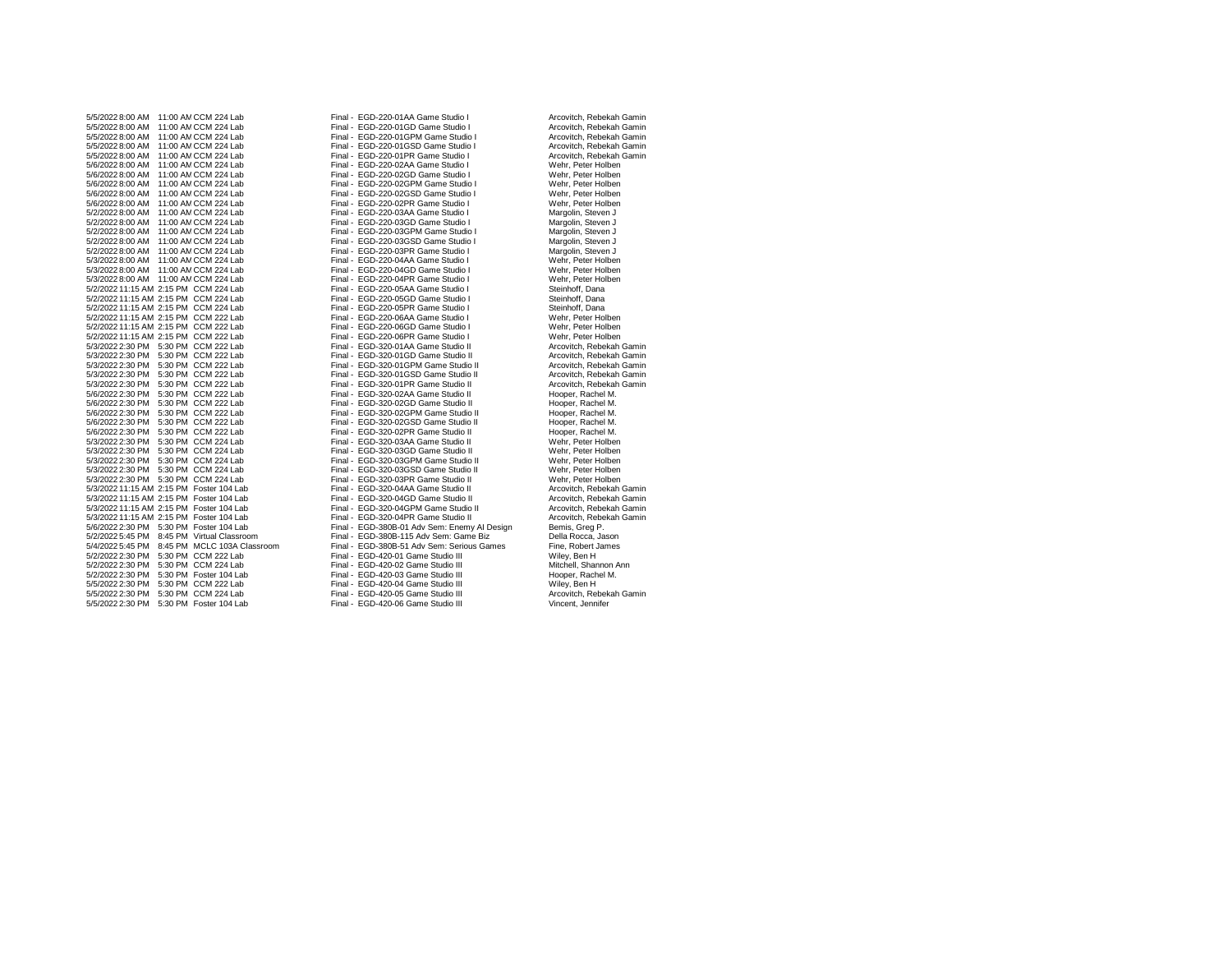5/3/2022 5:45 PM 8:45 PM Freeman 201 Classroom Final - ENG-215-51 Reading and Writing Fiction Stancliffe, Sara Noelle<br>5/2/2022 11:15 AM 2:15 PM Freeman 201 Classroom Final - ENG-350-01 Literature Seminar Nahra, Nahra, Nanc 5/2/2022 11:15 AM 2:15 PM Freeman 201 Classroom Final - ENG-350-01 Literature Seminar Channel Nahra, Nancy<br>5/5/2022 5:45 PM 8:45 PM CCM 233 Classroom Final - ENG-361-51 Reviving Shakespeare Noonan, Kerry 5/5/2022 5:45 PM 8:45 PM CCM 233 Classroom Final - ENG-361-51 Reviving Shakespeare Noonan, Kerry<br>5/5/2022 8:00 AM 11:00 AM Wick 101 Classroom Final - ENP-150-01 Environmental History Williams, Robert C. 5/5/2022 8:00 AM 11:00 AMWick 101 Classroom Final - ENP-150-01 Environmental History Williams, Robert C. 5/5/2022 2:30 PM 5:30 PM Joyce 304 Classroom Final - ENP-250-01 Env. Policy & Globalization Cano, Ariana<br>5/3/2022 2:30 PM 5:30 PM MIC 308 Lab Final - ENP-280-01 Intro GIS & Soatial Analysis Signell. Stephen Andrew 5/2/2022 11:15 AM 2:15 PM Joyce 202 Classroom Final - ENP-300-01 Place-Based Environ. Study Esposito, Valerie 5/2/2022 8:00 AM 11:00 AMIreland 112 Classroom Final - FIN-240-01 Financial Management I Burkhardt, Frederick L 5/5/2022 8:00 AM 11:00 AMIreland 112 Classroom Final - FIN-240-02 Financial Management I Burkhardt, Frederick L 5/6/2022 11:15 AM 2:15 PM Ireland 112 Classroom Final - FIN-300-01 Investments Burkhardt,<br>5/4/2022 5:45 PM 8:45 PM CCM 305 Auditorium Final - FLM-100-51 Film Studies: Screenings Tutt Scott 5/4/2022 5:45 PM 8:45 PM CCM 305 Auditorium Final - FLM-100-51 Film Studies: Screenings Tuft, Scott<br>5/3/2022 2:30 PM 5:30 PM CCM 101 Production Stage Final - FLM-125-01 Audio Production for Film Westinghouse. Walter 5/3/2022 2:30 PM 5:30 PM CCM 101 Production Stage Final - FLM-125-01 Audio Production for Film Westinghouse, Walter 5/3/2022 5:45 PM 8:45 PM CCM 101 Production Stage Final - FLM-125-51 Audio Production for Film Westinghouse Final - FLM-128-01 Screenwriting I<br>5/2/2022 2:30 PM 5:30 PM CCM 233 Classroom Final - FLM-128-01 Screenwriting I S 5/2/2022 2:30 PM 5:30 PM CCM 233 Classroom Final - FLM-128-01 Screenwriting I Swift, Julia 5/5/2022 11:15 AM 2:15 PM CCM 233 Classroom Final - FLM-128-02 Screenwriting I Dreisbach, Christopher Craighter Craighter Craighter Craighter Craighter Craighter Craighter Craighter Craighter Craighter Craighter Craighter ###### 5:45 PM 8:45 PM Wick 101 Classroom Final - FLM-211-01 Film History II Parillo, Matthew Hamilton ###### 5:45 PM 8:45 PM Wick 101 Classroom Final - FLM-211-02 Film History II Parillo, Matthew Hamilton 5/5/2022 8:00 AM 11:00 AM Foster 101 Lab Final - Final - FLM-215-01 Filmmaking I Rasmussen, John Rasmussen, John Rasmussen, John Rasmussen, John Rasmussen, John Rasmussen, John Rasmussen, John Rasmussen, John Rasmussen, Jo 5/6/2022 8:00 AM 11:00 AM CCM 101 Production Stage Final - FLM-215-02 Filmmaking I<br>5/2/2022 11:15 AM 2:15 PM CCM 101 Production Stage Final - FLM-225-01 Cinematography and Lighting Rasmussen, John 5/2/2022 2:30 PM 5:30 PM CCM 101 Production Stage Final - FLM-225-02 Cinematography and Lighting Rasmussen, John 5/2/2022 11:15 AM 2:15 PM CCM 233 Classroom Final - FLM-260-01 Documentary Filmmaking Dreisbach, Christopher C<br>5/3/2022 11:15 AM 2:15 PM CCM 305 Auditorium Final - FLM-285-01 Direct. & Act. for the Screen Schnabel, Paul Hy 5/3/2022 11:15 AM 2:15 PM CCM 305 Auditorium Final - FLM-285-01 Direct. & Act. for the Screen Schnabel, Paul I<br>5/5/2022 5:45 PM 8:45 PM CCM 424 Classroom Final - FLM-301-51 Best/Worst of Great Directors Dunleavy, Ryan 5/5/2022 5:45 PM 8:45 PM CCM 424 Classroom Final - FLM-301-51 Best/Worst of Great Directors Dunleavy,<br>5/2/2022 2:30 PM 5:30 PM Foster 101 Lab Final - FLM-310-01 Production Management Tuft. Scott 5/5/2022 11:15 AM 2:15 PM CCM 101 Production Stage Final - FLM-325-01 Advanced Cinematography Rasmussen, John 5/3/2022 8:00 AM 11:00 AM CCM 233 Classroom Final - FLM-428-01 Screenwriting III Swift, Julia<br>5/5/2022 8:00 AM 11:00 AM Ireland 117 Lab Final - FOR-100-01 Intro to Cybercrime & DF Letourneau, Joseph James 5/6/2022 11:15 AM 2:15 PM Ireland 117 Lab Final - FOR-240-01 Intro. to DF Analysis Khader, Khader, Mariam Sabri<br>5/3/2022 2:30 PM 5:30 PM Ireland 117 Lab Final - FOR-320-01 File System Forensics Hadi. Ali 5/3/2022 2:30 PM 5:30 PM Ireland 117 Lab Final - FOR-320-01 File System Forensics Hadi, Ali<br>5/5/2022 2:30 PM 5:30 PM Ireland 117 Lab Final - FOR-340-01 Operating System Forensics Khader Mariam Sabri 5/5/2022 2:30 PM 5:30 PM Ireland 117 Lab Final - FOR-340-01 Operating System Forensics Khader, Mariam Sabri<br>5/5/2022 11:15 AM 2:15 PM Ireland 117 Lab Final - FOR-340-02 Operating System Forensics Khader, Mariam Sabri 5/6/2022 2:30 PM 5:30 PM Ireland 117 Lab Funal - FOR-440-01 Net Forensics&Threat Hunting Hadi, Ali<br>5/3/2022 2:30 PM 5:30 PM CCM 001 Lab Final - GAA-135-01 Intro 3D Modeling & Texturing Patel, Jo Ann 5/3/2022 2:30 PM 5:30 PM CCM 001 Lab Final - GAA-135-01 Intro 3D Modeling & Texturing Patel, Jo Ann<br>5/6/2022 2:30 PM 5:30 PM CCM 001 Lab Final - GAA-135-02 Intro 3D Modeling & Texturing Patel, Jo Ann 5/6/2022 2:30 PM 5:30 PM CCM 001 Lab Final - GAA-135-02 Intro 3D Modeling & Texturing Patel, Jo Ann<br>5/5/2022 2:30 PM 5:30 PM CCM 001 Lab Final - GAA-135-03 Intro 3D Modeling & Texturing Mendenhall, Christopher Dee 5/3/2022 11:15 AM 2:15 PM CCM 001 Lab Final - GAA-175-01 Intro to Animation Mendenhall, Christopher Dee<br>5/5/2022 11:15 AM 2:15 PM CCM 001 Lab Final - GAA-175-02 Intro to Animation Mendenhall, Christopher Dee 5/5/2022 11:15 AM 2:15 PM CCM 001 Lab Final - GAA-175-02 Intro to Animation Mendenhall, Christopher Dee<br>5/2/2022 11:15 AM 2:15 PM CCM 001 Lab Final - GAA-175-03 Intro to Animation Mendenhall, Christopher Dee 5/2/2022 11:15 AM 2:15 PM CCM 001 Lab Final - GAA-175-03 Intro to Animation Mendenhall, C<br>5/6/2022 8:00 AM 11:00 AM CCM 232 Lab Final - GAA-235-01 3D Modeling CHR CHR, Joshua 5/6/2022 8:00 AM 11:00 AM CCM 232 Lab Final - GAA-235-01 3D Modeling Foundations Buck, Joshua<br>5/6/2022 11:15 AM 2:15 PM CCM 232 Lab Final - GAA-245-01 Concept Painting, Foundations Jelter, Benjamin 5/6/2022 11:15 AM 2:15 PM CCM 232 Lab Final - GAA-245-01 Concept Painting, Foundations Jelter, Benjamin 5/2/2022 2:30 PM 5:30 PM CCM 232 Lab Final - GAA-255-01 3D Modeling II Buck, Joshua 5/5/2022 11:15 AM 2:15 PM CCM 232 Lab Final - GAA-360-01 Procedural 3D Modeling Patel, Jo Ann 5/2/2022 8:00 AM 11:00 AM CCM 232 Lab Final - GAA-380-01 Adv Seminar: Art & Animation Carlin, Jennifer Laborat<br>5/2/2022 8:00 AM 11:00 AM CCM 001 Lab Final - GAA-415-01 Sr Portfolio: Art & Animation Buck, Joshua 5/2/2022 8:00 AM 11:00 AMCCM 001 Lab Final - GAA-415-01 Sr Portfolio: Art & Animation Buck, Joshua 5/5/2022 8:00 AM 11:00 AMFoster 104 Lab Final - GMD-110-01 Introduction to Game Design Boyd, John D. 5/2/2022 5:45 PM 8:45 PM Foster 104 Lab Final - GMD-200-51 Game Technology I Manley, Joseph 5/6/2022 2:30 PM 5:30 PM Joyce 311 Classroom Final - GMD-230-01 Interactive Narrative I Bachus, Kellan Conner<br>5/5/2022 8:00 AM 11:00 AM Joyce 311 Classroom Final - GMD-230-02 Interactive Narrative I Bachus, Kellan Conner 5/5/2022 8:00 AM 11:00 AM Joyce 311 Classroom Final - GMD-230-02 Interactive Narrative I Bachus, Kellan Conner<br>5/3/2022 11:15 AM 2:15 PM CCM 224 Lab CM Final - GMD-240-01 Level Design CHT Ferguson, Jonathan D 5/3/2022 11:15 AM 2:15 PM CCM 224 Lab Final - GMD-240-01 Level Design Ferguson, Jonathan D<br>5/6/2022 2:30 PM 5:30 PM CCM 224 Lab Final - GMD-240-02 Level Design Ferguson, Jonathan D 5/6/2022 2:30 PM 5:30 PM CCM 224 Lab Final - GMD-240-02 Level Design Ferguson, Jonathan CCM 224 Lab Final - GMD-240-02 Level Design Ferguson, Jonathan Design Ferguson, Jonathan Design Ferguson, Jonathan Design Ferguson, Jo 5/3/2022 8:00 AM 11:00 AMCCM 001 Lab Final - GMD-320-01 Game Sys. & Experience Design Boyd, John D. 5/5/2022 11:15 AM 2:15 PM Foster 104 Lab Final - GMD-340-01 Level Design II Boyd, John D.<br>5/5/2022 2:30 PM 5:30 PM CCM 233 Classroom Final - GMD-350-01 Interactive Narrative II Bachus, Kellan Conner 5/5/2022 2:30 PM 5:30 PM CCM 233 Classroom Final - GMD-350-01 Interactive Narrative II Bachus, Kellan GVB/2022<br>5/2/2022 11:15 AM 2:15 PM Foster 104 Lab Final - GMD-410-01 Senior Portfolio: Game Design Bemis, Greg P. 5/2/2022 11:15 AM 2:15 PM Foster 104 Lab Final - GMD-410-01 Senior Portfolio: Game Design Bemis, Greg P.<br>5/3/2022 2:30 PM 5:30 PM Foster 104 Lab Final - GMD-410-02 Senior Portfolio: Game Design Manley, Joseph 5/2/2022 5:45 PM 8:45 PM Joyce 101 Lab Final - GPR-100-51 Intro to Game Prog Winebrenner, Eric Ryan 5/3/2022 5:45 PM 8:45 PM Joyce 101 Lab Final - GPR-100-52 Intro to Game Prog Winebrenner, Eric Ryan 5/5/2022 5:45 PM 8:45 PM Joyce 101 Lab Final - GPR-100-53 Intro to Game Prog Winebrenner, Eric<br>5/2/2022 2:30 PM 5:30 PM Joyce 101 Lab Final - GPR-250-01 Game Architecture Lawson, Dean R. 5/2/2022 2:30 PM 5:30 PM Joyce 101 Lab Final - GPR-250-01 Game Architecture Lawson, Dean R.<br>5/3/2022 2:30 PM 5:30 PM Joyce 101 Lab Final - GPR-250-02 Game Architecture Lawson, Dean R. 5/3/2022 2:30 PM 5:30 PM Joyce 101 Lab Final - GPR-250-02 Game Architecture Lawson, Dean Lawson, Dean Final - GPR-300-115 Inter Granhics & Anim Pron Khattak Saad 5/3/2022 5:45 PM 8:45 PM Virtual Classroom Final - GPR-300-115 Inter Graphics & Anim Prog Khattak, Saad<br>5/6/2022 8:00 AM 11:00 AM Jovce 101 Lab Final - GPR-400-01 Advanced Realtime Rendering Buckstein. Daniel S 5/6/2022 8:00 AM 11:00 AM Joyce 101 Lab Final - GPR-400-01 Advanced Realtime Rendering Buckstein, Daniel S<br>5/3/2022 11:15 AM 2:15 PM Joyce 101 Lab Final - GPR-430-01 Networking for Online Games Barrett. Scott Alexander 5/3/2022 11:15 AM 2:15 PM Joyce 101 Lab Final - GPR-430-01 Networking for Online Games Barrett, Scott Alexander<br>16/2022 11:15 AM 2:15 PM Joyce 101 Lab Final - GPR-430-02 Networking for Online Games Barrett, Scott Alexander 5/6/2022 11:15 AM 2:15 PM Joyce 101 Lab Final - GPR-430-02 Networking for Online Games<br>5/5/2022 11:15 AM 2:15 PM Joyce 101 Lab Final - GPR-440-01 Advanced AI for Games 5/5/2022 11:15 AM 2:15 PM Joyce 101 Lab Final - GPR-440-01 Advanced AI for Games Lawson, Dean R.<br>5/5/2022 8:00 AM 11:00 AM Joyce 101 Lab Final - GPR-470-01 Game Programmer's Portfolio Barrett, Scott Alexander 5/5/2022 8:00 AM 11:00 AMJoyce 101 Lab Final - GPR-470-01 Game Programmer's Portfolio Barrett, Scott Alexander

Final - ENP-280-01 Intro GIS & Spatial Analysis Signell, Stephen<br>
Final - ENP-300-01 Place-Based Environ, Study Signell, Stephen Final - E.M. 225-01 Cinematography and Lighting Rasmussen, John<br>Final - FLM-225-02 Cinematography and Lighting Rasmussen, John Final - FLM-310-01 Production Management Tuft, Scott<br>Final - FLM-325-01 Advanced Cinematography Rasmussen, John Final - FLM-330-01 Video Comp & Special Effects Glover, Gor<br>
Final - FLM-428-01 Screenwriting III Glover, Gordon Richard Blow Richard Final - FOR-100-01 Intro to Cybercrime & DF Letourneau, Joseph James Final - FOR-240-01 Intro to DF Analysis Chroness Charles Charles Khader. Mariam Sabri Final - FOR-340-02 Operating System Forensics Khader, I<br>Final - FOR-440-01 Net Forensics&Threat Hunting Hadi, Ali Final - GAA-135-03 Intro 3D Modeling & Texturing Mendenhall, Christopher Dee<br>Final - GAA-175-01 Intro to Animation Mendenhall, Christopher Dee Final - GAA-245-02 Concept Painting, Foundations Zuppo, Stephanie Zuppo, Stephanie Rab Final - GAA-255-01 3D Modeling II Final - GAA-415-02 Sr Portfolio: Art & Animation Buck, Joshua<br>5.00 Final - GMD-110-01 Introduction to Game Design Boyd, John D. Final - GMD-210-51 Principles of Game Design Bachus, Kellan Conner<br>
Final - GMD-230-01 Interactive Narrative I Bachus, Kellan Conner Final - GMD-320-02 Game Sys. & Experience Design Boyd, John D.<br>5.00 Final - GMD-340-01 Level Design II Boyd, John D. Final - GMD-410-02 Senior Portfolio: Game Design Manley, Joseph<br>
Final - GPR-100-51 Intro to Game Progne Manuel Minebrenner, Fric Ryan Final - GPR-470-02 Game Programmer's Portfolio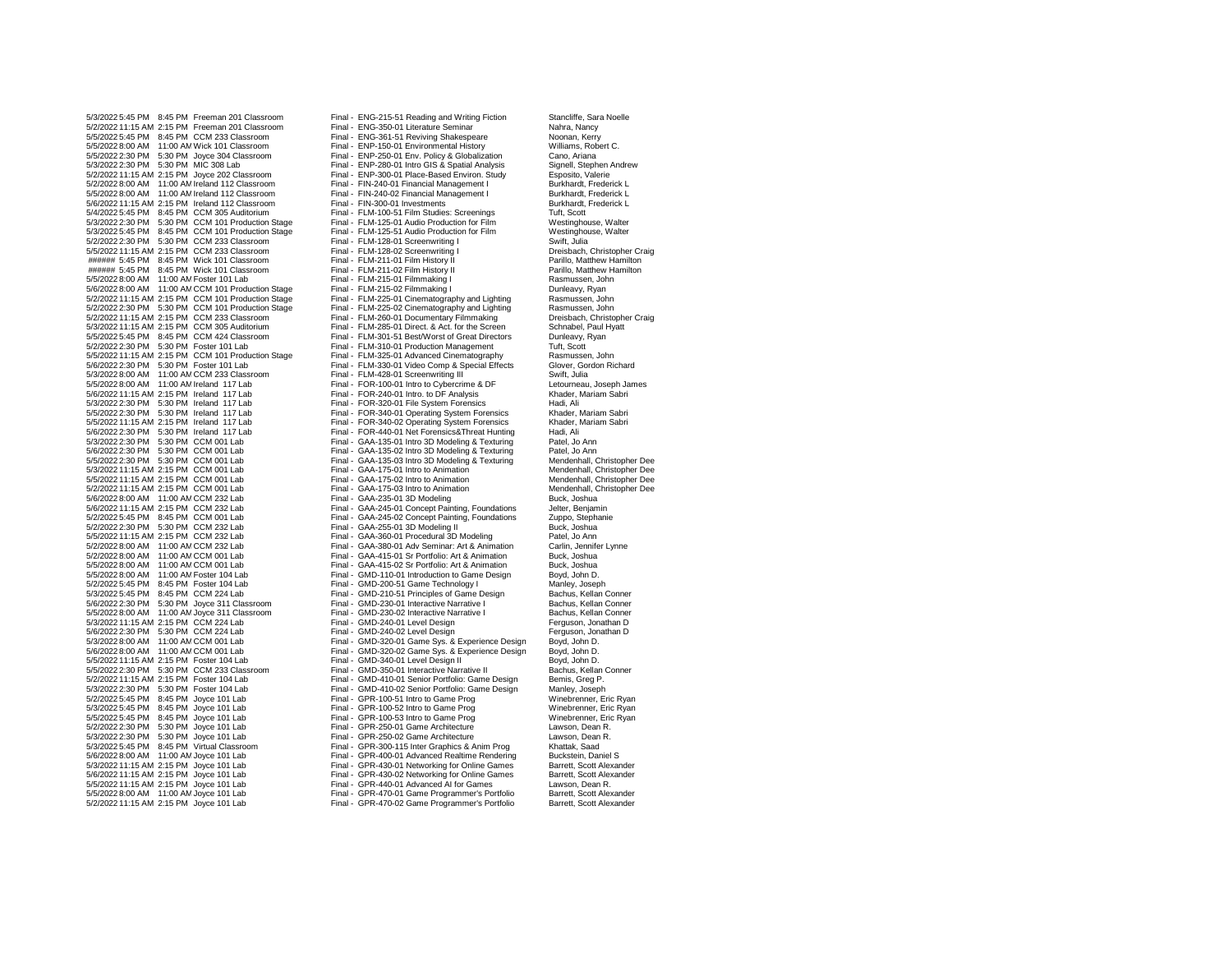5/3/2022 8:00 AM 11:00 AMJoyce 102 Classroom Final - INT-320-01 International Finance & Trade Buckley, Ciaran 5/6/2022 8:00 AM 11:00 AM Joyce 102 Classroom Final - INT-330-01 International Relations Buckley, Ciaran Buckley, Ciaran Final - INT-330-01 International Relations Buckley, Ciaran Buckley, Ciaran Final - INV-410-71 Designi 5/2/2022 2:30 PM 5:30 PM Joyce 102 Classroom Final - INV-410-71 Designing Innovative Orgs. Haggerty, Donald R<br>5/2/2022 2:30 PM 5:30 PM CCM 426 Lab Call States Final - IXD-200-01 Aesthetic Interactions Howell. Kenneth W 5/2/2022 2:30 PM 5:30 PM CCM 426 Lab Final - IXD-200-01 Aesthetic Interactions Final Howell, Kenneth W<br>1991 - Final - IXD-200-02 Aesthetic Interactions Howell, Kenneth W 5/3/2022 2:30 PM 5:30 PM CCM 426 Lab Final - IXD-200-02 Aesthetic Interactions Foundal, Kenneth West Howell, Kenneth West Final - IXD-399-51 Sonic Circuits (States Larsen, Alan 5/4/2022 5:45 PM 8:45 PM Ireland 012 Lab Final - IXD-399-51 Sonic Circuits Larsen, Alan Larsen, Alan Evans, Sinyoung Ra<br>5/2/2022 2:30 PM 5:30 PM Joyce 313 Classroom Final - LAN-140-01 Japanese I Final - Letters, Sinyoung R 5/2/2022 2:30 PM 5:30 PM Joyce 313 Classroom Final - LAN-140-01 Japanese I Evans, Sinyoung Ra 5/5/2022 2:30 PM 5:30 PM Joyce 313 Classroom Final - LAN-240-01 Japanese II For Frans, Sinyoung Evans, Sinyoung<br>5/2/2022 2:30 PM 5:30 PM Joyce 202 Classroom Final - LDR-300-01 Seminar in Women's Leadership Esposito, Valeri 5/2/2022 5:45 PM 8:45 PM Joyce 304 Classroom Final - LEG-120-51 Business Law Messina, Jeffrey Messina, Jeffrey<br>5/3/2022 5:45 PM 8:45 PM Joyce 304 Classroom Final - LEG-120-52 Business Law Hoffman. Eric 5/3/2022 5:45 PM 8:45 PM Joyce 304 Classroom Final - LEG-120-52 Business Law Hoffman, Eric 5/5/2022 11:15 AM 2:15 PM Wick 100 Classroom Final - LEG-140-01 Criminal Law Friedman, Eric D 5/2/2022 11:15 AM 2:15 PM Wick 100 Classroom Final - LEG-160-01 Contracts Friedman, Eric D 5/4/2022 5:45 PM 8:45 PM CCM 444 Classroom Final - LEG-260-51 Family Law Petrozza, Meliss<br>5/6/2022 2:30 PM 5:30 PM Joyce 302 Classroom Final - LEG-310-01 Wills, Trusts & Estates Miller, Stephen 5/6/2022 2:30 PM 5:30 PM Joyce 302 Classroom Final - LEG-310-01 Wills, Trusts & Estates Miller, Stephen 5/3/2022 2:30 PM 5:30 PM Joyce 302 Classroom Final - LEG-470-01 Appellate Advocacy Perriello, Anthony Perriello, Anthony Final MED-360-01 Negotiation Perriello, Anthony Perriello, Anthony M. Final - MED-360-01 Negotiation 5/6/2022 11:15 AM 2:15 PM Joyce 202 Classroom Final - MED-360-01 Negotiation Portilla, Julian 5/2/2022 8:00 AM 11:00 AM CCM 444 Classroom Final - MGT-150-01 Exploring Analytics Mintz, Jason Mintz, Jason A<br>5/2/2022 11:15 AM 2:15 PM Ireland 112 Classroom Final - MGT-150-02 Exploring Analytics King, Kylie 5/2/2022 11:15 AM 2:15 PM Ireland 112 Classroom Final - MGT-150-02 Exploring Analytics King, Kylie 5/5/2022 8:00 AM 11:00 AM Wick 100 Classroom Final - MGT-210-01 Mgmt & Organization Behavior Baker, Scott H<br>5/2/2022 5:45 PM 8:45 PM Ireland 114 Classroom Final - MGT-260-51 Project Mgmt & Team Leadership Heskett, Kenneth 5/2/2022 5:45 PM 8:45 PM Ireland 114 Classroom Final - MGT-260-51 Project Mgmt & Team Leadership Heskett, Kenneth Alvin 5/3/2022 5:45 PM 8:45 PM Ireland 114 Classroom Final - MGT-265-51 Information Systems for Mgmt Heskett, Kenneth Heskett, Kenneth Alvinner Final - MGT-320-51 Product/Operation Management Wierman, Robert 5/5/2022 5:45 PM 8:45 PM Virtual Classroom Final - MGT-320-51 Product/Operation Management Wierman, Robert 5/6/2022 8:00 AM 11:00 AMIreland 017 Classroom Final - MGT-330-02 HRM I:Talent/Plng/Acquisition O'Grady, Joseph 5/6/2022 11:15 AM 2:15 PM Joyce 212 Classroom Final - MGT-331-01 HRM II:Talent/Dev & Retention O'Grady, Joseph 5/5/2022 11:15 AM 2:15 PM Ireland 112 Classroom Final - MGT-335-01 IBUS Sp Top:Global Bus. Found Baker, Scott H 5/2/2022 11:15 AM 2:15 PM Joyce 205 Classroom Final - MGT-425-01 Problem Analysis/Decision Mkg. O'Grady, Joseph 5/5/2022 2:30 PM 5:30 PM Joyce 102 Classroom Final - MGT-460-71 Business Policy/Strategic Mgt Haggerty, Donald H<br>5/5/2022 5:45 PM 8:45 PM Ireland 114 Classroom Final - MKT-110-51 Introduction to Marketing Adams. Charles C 5/2/2022 5:45 PM 8:45 PM Virtual Classroom Final - MKT-210-51 Consumer Behavior Wimette, Dena 5/5/2022 2:30 PM 5:30 PM CCM 442 Classroom Final - MKT-250-01 Intro. to Digital Marketing Funk, Thomas Funk, Thomas Example 114 Classroom Final - MKT-280-01 Activist Marketing Funk, Thomas Elaine 5/3/2022 2:30 PM 5:30 PM Ireland 114 Classroom Final - MKT-280-01 Activist Marketing Young, Elaine<br>5/2/2022 5:45 PM 8:45 PM CCM 442 Classroom Final - MKT-360-51 Advanced Digital Marketing Funk, Thomas E 5/2/2022 5:45 PM 8:45 PM CCM 442 Classroom Final - MKT-360-51 Advanced Digital Marketing Funk, Thomas E 5/2/2022 11:15 AM 2:15 PM Joyce 304 Classroom Final - MKT-430-01 Strategic Community Mgt. Tursi, Alexandra<br>5/2/2022 8:00 AM 11:00 AM Joyce 205 Classroom Final - MTH-115-01 Foundations of Mathematics Weinberg, Michael N 5/2/2022 8:00 AM 11:00 AMJoyce 205 Classroom Final - MTH-115-01 Foundations of Mathematics Weinberg, Michael N. 5/5/2022 8:00 AM 11:00 AM Joyce 205 Classroom Final - MTH-115-02 Foundations of Mathematics Weinberg, Michael News<br>5/6/2022 8:00 AM 11:00 AM Joyce 203 Classroom Final - MTH-115-03 Foundations of Mathematics Willard. John M 5/6/2022 8:00 AM 11:00 AMJoyce 203 Classroom Final - MTH-115-03 Foundations of Mathematics Willard, John M. 5/2/2022 8:00 AM 11:00 AM Joyce 203 Classroom Final - MTH-125-01 Precalculus Morse, Ada Nicole Ada Nicole 3/5/<br>5/5/2022 8:00 AM 11:00 AM Joyce 203 Classroom Final - MTH-180-01 Statistics, Introduction to Carlson, Gary 5/5/2022 8:00 AM 11:00 AMJoyce 203 Classroom Final - MTH-180-01 Statistics, Introduction to Carlson, Gary 5/2/2022 11:15 AM 2:15 PM Joyce 203 Classroom Final - MTH-180-02 Statistics, Introduction to Carlson, Gary<br>5/2/2022 2:30 PM 5:30 PM Joyce 203 Classroom Final - MTH-180-04 Statistics, Introduction to Sides, Warren C. 5/2/2022 2:30 PM 5:30 PM Joyce 203 Classroom Final - MTH-180-04 Statistics, Introduction to Sides, Warren C. 5/5/2022 2:30 PM 5:30 PM Joyce 203 Classroom Final - MTH-180-05SL Statistics, Introduction to Sides, Warren C. 5/6/2022 11:15 AM 2:15 PM Joyce 203 Classroom Final - MTH-180-06 Statistics, Introduction to Sides, Warren C. 5/3/2022 2:30 PM 5:30 PM Joyce 203 Classroom Final - MTH-180-07 Statistics, Introduction to Sides, Warren C. 5/3/2022 8:00 AM 11:00 AMJoyce 205 Classroom Final - MTH-230-01 Calculus I Milne, Erin 5/6/2022 8:00 AM 11:00 AMJoyce 205 Classroom Final - MTH-230-02 Calculus I Milne, Erin 5/3/2022 11:15 AM 2:15 PM Joyce 205 Classroom Final - MTH-240-01 Calculus II Brown, Melanie 5/6/2022 11:15 AM 2:15 PM Joyce 205 Classroom Final - MTH-240-02 Calculus II Brown, Melanie 5/3/2022 8:00 AM 11:00 AM Joyce 211 Lab Final - MTH-250-01 Matrices, Vectors, and 3D Math Opperman, Michael<br>5/6/2022 8:00 AM 11:00 AM Joyce 211 Lab Final - MTH-250-02 Matrices, Vectors, and 3D Math Opperman, Michael 5/6/2022 8:00 AM 11:00 AM Joyce 211 Lab Final - MTH-250-02 Matrices, Vectors, and 3D Math Opperman, Michael<br>5/3/2022 11:15 AM 2:15 PM Joyce 211 Lab Final - MTH-250-03 Matrices, Vectors, and 3D Math Opperman, Michael 5/2/2022 2:30 PM 5:30 PM Joyce 205 Classroom Final - MTH-270-01 Discrete Mathematics Morse, Ada Nicole<br>5/5/2022 11:15 AM 2:15 PM Joyce 205 Classroom Final - MTH-275-02 Mathematical Cryptography Morse, Ada Nicole 5/5/2022 11:15 AM 2:15 PM Joyce 205 Classroom Final - MTH-275-02 Mathematical Cryptography Morse, Ada Nicole 5/2/2022 2:30 PM 5:30 PM Joyce 211 Lab Final - MTH-280-01 Applied Statistics Copperman, Michael Copperman, Michael Final - MTH-280-01 Applied Statistics Copperman, Michael Brown. Melanie 5/5/2022 8:00 AM 11:00 AM Foster 202 Lab Final - NET-150-01 Network Fundamentals 6/2/2022 8:00 AM 11:00 AM Foster 202 Lab Final - NET-150-02 Network Fundamentals 5/2/2022 11:15 AM 2:15 PM Foster 202 Lab Final - NET-150-02 Network Fundamentals Reeves, Jason<br>5/5/2022 11:15 AM 2:15 PM Foster 202 Lab Final - NET-150-03 Network Fundamentals Williams, Joseph Melvin 5/5/2022 11:15 AM 2:15 PM Foster 202 Lab Final - NET-150-03 Network Fundamentals Williams, Joseph Mulliams, Joseph Melvin Foster 202 Lab Final - NET-150-51 Network Fundamentals Ginter, David 5/2/2022 5:45 PM 8:45 PM Foster 202 Lab Final - NET-150-51 Network Fundamentals Ginter, David<br>Final - NET-215-51 Network Protocols Ginter David 5/4/2022 5:45 PM 8:45 PM Joyce 310 Lab Final - NET-215-51 Network Protocols Ginter, David 5/6/2022 11:15 AM 2:15 PM Foster 202 Lab Final - NET-330-01 Network Design Coldstein, Adam<br>5/3/2022 2:30 PM 5:30 PM Foster 202 Lab Final - NET-340-01 Communications Telecoms Goldstein. Adam 5/3/2022 2:30 PM 5:30 PM Foster 202 Lab **Final - NET-340-01 Communications Telecoms** Goldstein, Adam<br>5/3/2022 8:00 AM 11:00 AM Joyce 302 Classroom Final - PSY-202-01 Research Methods & Analysis II Baker, Gary A. 5/2/2022 2:30 PM 5:30 PM Joyce 305 Classroom Final - PSY-210-01 Cognitive Psychology Cuinn, Kimberly Anne<br>5/5/2022 2:30 PM 5:30 PM Joyce 305 Classroom Final - PSY-210-02 Cognitive Psychology Quinn, Kimberly Anne 5/5/2022 2:30 PM 5:30 PM Joyce 305 Classroom Final - PSY-210-02 Cognitive Psychology Quinn, Kimberly Archive A<br>5/3/2022 5:45 PM 3:45 PM Joyce 305 Classroom Final - PSY-220-01 Developmental Psychology McDuffie, Melissa 5/3/2022 5:45 PM 8:45 PM Joyce 305 Classroom Final - PSY-220-01 Developmental Psychology McDuffie, Melissa 5/4/2022 5:45 PM 8:45 PM CCM 442 Classroom Final - PSY-220-51 Developmental Psychology McDuffie, Melis<br>5/2/2022 8:00 AM 11:00 AM Jovce 212 Classroom Final - PSY-240-01 Social Psychology Baker. Gary A 5/2/2022 8:00 AM 11:00 AMJoyce 212 Classroom Final - PSY-240-01 Social Psychology Baker, Gary A. 5/5/2022 11:15 AM 2:15 PM Joyce 212 Classroom Final - PSY-320-01 Personality Theories Baker, Gary A.<br>5/2/2022 8:00 AM 11:00 AM Joyce 302 Classroom Final - PSY-340-01 Behavioral Neuroscience Colombo, Barbara Ferrante 5/2/2022 8:00 AM 11:00 AMJoyce 302 Classroom Final - PSY-340-01 Behavioral Neuroscience Colombo, Barbara Ferrante 5/2/2022 2:30 PM 5:30 PM Joyce 302 Classroom Final - PSY-405-01SL Music for Health and Wellbeing Colombo, Barbara<br>5/6/2022 11:15 AM 2:15 PM Joyce 313 Classroom Final - PSY-450-01 App. Psych.:Counseling Skills McDuffie. Mel

5/2/2022 5:45 PM 8:45 PM Freeman 201 Classroom Final - HIS-320-51 Reading and Writing History Randall, Willard S.<br>5/3/2022 8:00 AM 11:00 AM Joyce 102 Classroom Final - INT-320-01 International Finance & Trade Buckley, Ciar Final - LDR-300-01 Seminar in Women's Leadership Esposito, Valerie<br>Final - LEG-120-51 Business Law Messina, Jeffrey Final - MKT-110-51 Introduction to Marketing Adams, Charles Charles Final - MKT-210-51 Consumer Behavior Charles Charles Charles Charles Charles Charles Charles Charles Charles Charles Charles Charles Charles Charles Charl Final - MTH-250-03 Matrices, Vectors, and 3D Math Opperman, Michael<br>
Final - MTH-270-01 Discrete Mathematics Morse, Ada Nicole Final - With 315-01 Survey of Geometries Brown, Melanie<br>
Final - NET-150-01 Network Fundamentals Brown, Meaves, Jason Final - PSY-202-01 Research Methods & Analysis II<br>Final - PSY-210-01 Cognitive Psychology Final - PSY-396-01 Advanced Research Internship 2 Colombo, Barbara Ferrante<br>Final - PSY-405-01SL Music for Health and Wellbeing Colombo, Barbara Ferrante Final - PSY-450-01 App. Psych.:Counseling Skills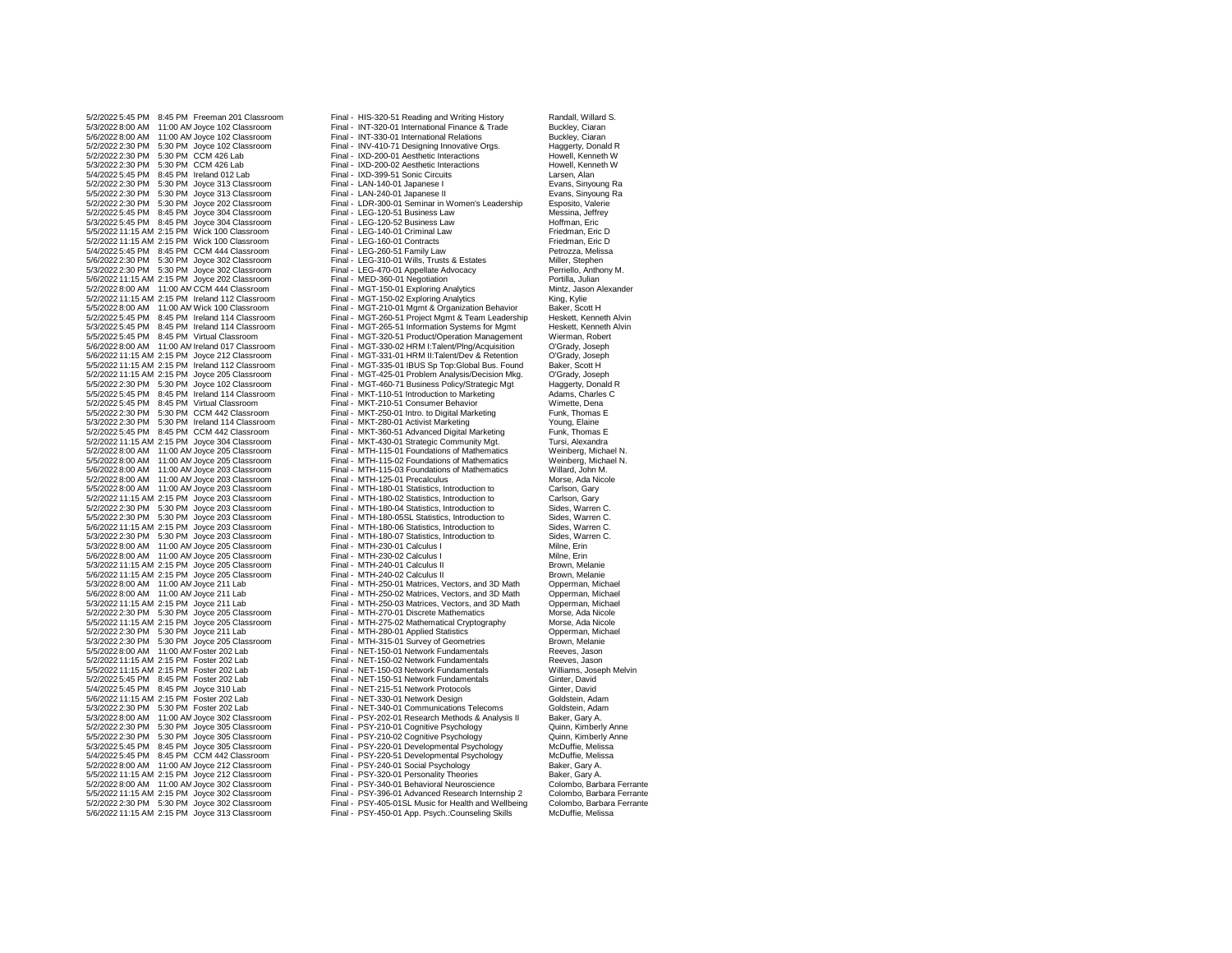5/2/2022 8:00 AM 11:00 AMJoyce 103 Classroom Final - SCI-140-01 Nutrition & Fitness/Biology of Supple, Jennifer ###### 8:00 AM 11:00 AMJoyce 103 Classroom Final - SCI-140-02 Nutrition & Fitness/Biology of Supple, Jennifer 5/2/2022 5:45 PM 8:45 PM Joyce 305 Classroom Final - SCI-140-51 Nutrition & Fitness/Biology of Fischer, Jessica<br>5/2/2022 11:15 AM 2:15 PM Joyce 103 Classroom Final - SCI-150-01 Environmental Earth Sciences Brawley, John 5/2/2022 11:15 AM 2:15 PM Joyce 103 Classroom Final - SCI-150-01 Environmental Earth Sciences Brawley, John 5/5/2022 11:15 AM 2:15 PM Joyce 103 Classroom Final - SCI-150-02 Environmental Earth Sciences Donlon, Michelle 5/3/2022 5:45 PM 8:45 PM Joyce 103 Classroom Final - SCI-150-51 Environmental Earth Sciences Donlon, Michelle 5/3/2022 11:15 AM 2:15 PM Joyce 103 Classroom Final - SCI-170-01 Forensic Science, Intro to Dean, Allison D. 5/6/2022 11:15 AM 2:15 PM Joyce 103 Classroom Final - SCI-170-02 Forensic Science, Intro to Dean, Allison D.<br>5/2/2022 5:45 PM 8:45 PM Joyce 103 Classroom Final - SCI-170-51 Forensic Science, Intro to Paul, Velpula Grace An 5/2/2022 5:45 PM 8:45 PM Joyce 103 Classroom Final - SCI-170-51 Forensic Science, Intro to Paul, Velpula Grace<br>5/4/2022 5:45 PM 8:45 PM Joyce 210 Lab Classroom Final - SCI-320-51 Intro. to Bioinformatics Seiler, Kathleen M 5/4/2022 5:45 PM 8:45 PM Joyce 210 Lab Final - SCI-320-51 Intro. to Bioinformatics Seiler, Kathleen M.P.<br>5/6/2022 8:00 AM 11:00 AM Foster 202 Lab Final - SEC-250-01 Computer & Network Security Letourneau, Joseph James 5/6/2022 8:00 AM 11:00 AMFoster 202 Lab Final - SEC-250-01 Computer & Network Security Letourneau, Joseph James 5/3/2022 11:15 AM 2:15 PM Foster 202 Lab Final - SEC-250-02 Computer & Network Security Letourneau, Joseph James 5/6/2022 11:15 AM 2:15 PM Skiff Annex 100 Lab Final - SEC-250-03 Computer & Network Security Reeves, Jason 5/6/2022 11:15 AM 2:15 PM Joyce 310 Lab Final - SEC-260-01 Web and Applications Security Eastman, Joe 5/3/2022 2:30 PM 5:30 PM Joyce 310 Lab Final - SEC-260-02 Web and Applications Security Eastman, Joe 5/3/2022 2:30 PM 5:30 PM Joyce 311 Classroom Final - SEC-345-01 Information Assurance Dunston, Patrick Duane 5/2/2022 11:15 AM 2:15 PM Skiff Annex 100 Lab Final - SEC-350-01 Network & Security Controls Paden, Devin 5/2/2022 2:30 PM 5:30 PM Joyce 310 Lab Final - SEC-440-01SL Systems Security Bunston, Dunston, Dunston, Patrick Dunston, Patrick Dunston, Patrick Dunston, Patrick Dunston, Patrick Duane Security Bunston, Ali 5/6/2022 8:00 AM 11:00 AM Skiff Annex 100 Lab Final - SEC-480-01 Adv Topics in Cyber Security Hadi, Ali<br>5/5/2022 11:15 AM 2:15 PM Ireland 012 Lab Final - SON-101-01 Sound Studio Production Westinghouse, Walter 5/5/2022 11:15 AM 2:15 PM Ireland 012 Lab Final - SON-101-01 Sound Studio Production Westinghouse, Walter 5/5/2022 5:45 PM 8:45 PM Ireland 012 Lab Final - SON-101-51 Sound Studio Production Westinghouse<br>5/3/2022 2:30 PM 5:30 PM Ireland 012 Lab Final - SON-120-01 Fundamentals of Digital Music Sample, Eric 5/3/2022 2:30 PM 5:30 PM Ireland 012 Lab Final - SON-120-01 Fundamentals of Digital Music Sample, Eric 5/6/2022 11:15 AM 2:15 PM Ireland 217 Classroom Final - SON-131-01 History of Musical Innovation Sample, Eric 5/3/2022 11:15 AM 2:15 PM Ireland 012 Lab Final - SON-200-01 Game Sound Design I Jana, Dev P 5/2/2022 11:15 AM 2:15 PM Ireland 012 Lab Final - SON-282-01 Synthesis and Sound Design Sample, Eric 5/2/2022 5:45 PM 8:45 PM Ireland 012 Lab Final - SON-440-51 Adv. Projects in Sonic Arts Francis, Malcolm 5/2/2022 11:15 AM 2:15 PM Joyce 313 Classroom Final - SWK-140-01SL Survey of Community Agencies Aldredge, Patricia 5/2/2022 5:45 PM 8:45 PM Joyce 302 Classroom Final - SWK-240-51 Family Violence States and Sorgenson, Jennifer<br>5/3/2022 5:45 PM 8:45 PM Joyce 311 Classroom Final - SWK-250-51 Intro to Antiracist Practice Hogg, Latoya 5/3/2022 5:45 PM 8:45 PM Joyce 311 Classroom Final - SWK-250-51 Intro to Antiracist Practice Hogg, Latoya 5/6/2022 2:30 PM 5:30 PM Joyce 102 Classroom Final - SWK-300-01 Policy Pract.:Local to Global Conlon, Annemari<br>5/2/2022 8:00 AM 11:00 AM Joyce 202 Classroom Final - SWK-305-01 SJ: Oppression & Empowerment Yacubian, Faith 5/3/2022 11:15 AM 2:15 PM Joyce 203 Classroom Final - SWK-315-71 Generalist Practice II Foerg, Tarn 5/2/2022 5:45 PM 8:45 PM Joyce 311 Classroom Final - SWK-470-51 Global Social Action Form Perry, 2011 Classroom Final - SWK-495S-71 Int. Social Wk Field Seminar 5/3/2022 11:15 AM 2:15 PM Freeman 201 Classroom Final - SWK-495S-71 Int. Social Wk Field Seminar Foerg, Tarn 5/2/2022 2:30 PM 5:30 PM Skiff Annex 100 Lab Final - SYS-140-51 Systems Fundamentals Shore, Eric 5/3/2022 2:30 PM 5:30 PM Skiff Annex 100 Lab Final - SYS-255-01 Sysadmin & Net Services I Letourneau, Joseph J<br>5/2/2022 11:15 AM 2:15 PM Joyce 310 Lab Final - SYS-265-01 Sysadmin & Net Services II Eastman, Joe 5/2/2022 11:15 AM 2:15 PM Joyce 310 Lab Final - SYS-265-01 Sysadmin & Net Services II Eastman, Joe 5/5/2022 8:00 AM 11:00 AMJoyce 310 Lab Final - SYS-265-02 Sysadmin & Net Services II Eastman, Joe 5/3/2022 11:15 AM 2:15 PM Skiff Annex 100 Lab

5/6/2022 8:00 AM 11:00 AM Joyce 103 Classroom Final - SCI-115-02 Human Biology, Introduction to Seiler, Kathleen M.P.<br>5/2/2022 8:00 AM 11:00 AM Joyce 103 Classroom Final - SCI-140-01 Nutrition & Fitness/Biology of Supple, Final - SEC-335-01 Eth. Hacking & Pen. Testing Paden, Devin<br>
Final - SEC-345-01 Information Assurance Dunston, Patrick Duane Final - SEC-350-02 Network & Security Controls Faden, Devin<br>
Final - SEC-440-01SL Systems Security Controls Paden, Devin<br>
Punston, Patrick Duane Final - SON-120-02 Fundamentals of Digital Music Sample, Eric<br>Final - SON-131-01 History of Musical Innovation Sample, Eric 5/3/2022 2:30 PM 5:30 PM Joyce 102 Classroom Final - SWK-235-01 Human Behav: Person-in-Envir. Conlon, Annemarie Final - SWK-305-01 SJ: Oppression & Empowerment Yacubian, Final - SWK-315-71 Generalist Practice II Foerg, Tam Final - SYS-320-01 Automation and Scripting Dunston, Patrick Pullet and Scripting Dunston, Patrick Dunston, Devin